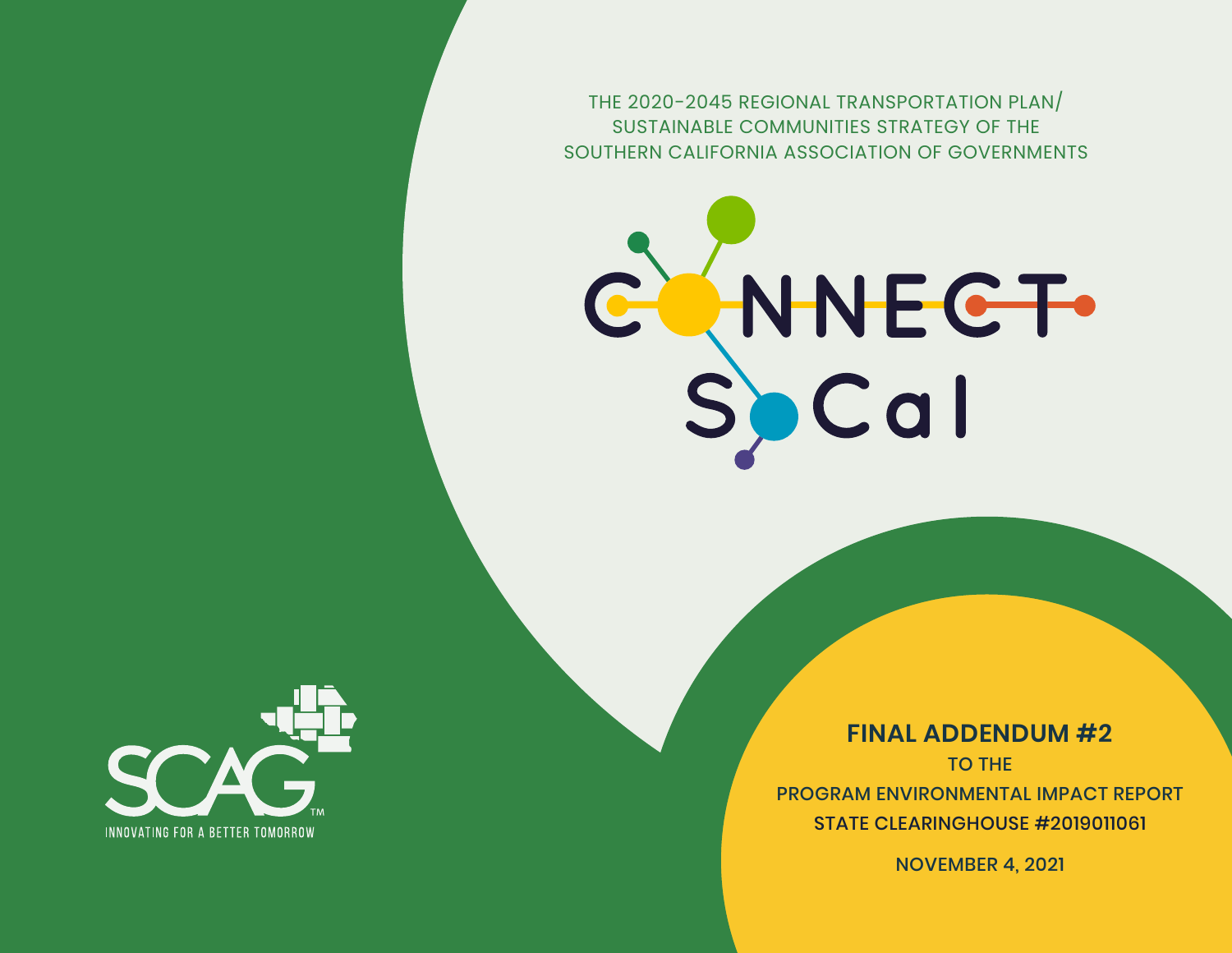| <b>1.0 INTRODUCTION</b>               |         |
|---------------------------------------|---------|
| <b>2.0 PROJECT DESCRIPTION</b>        |         |
| <b>3.0 ENVIRONMENTAL ANALYSIS</b>     | 4       |
| <b>4.0 COMPARISON OF ALTERNATIVES</b> | $22 \,$ |
| <b>5.0 OTHER CEQA CONSIDERATIONS</b>  | 23      |
| <b>6.0 FINDINGS</b>                   | 23      |



FINAL ADDENDUM #2

TO THE PROGRAM ENVIRONMENTAL IMPACT REPORT STATE CLEARINGHOUSE #2019011061

NOVEMBER 4, 2021

scag.ca.gov/connect-socal scag.ca.gov/peir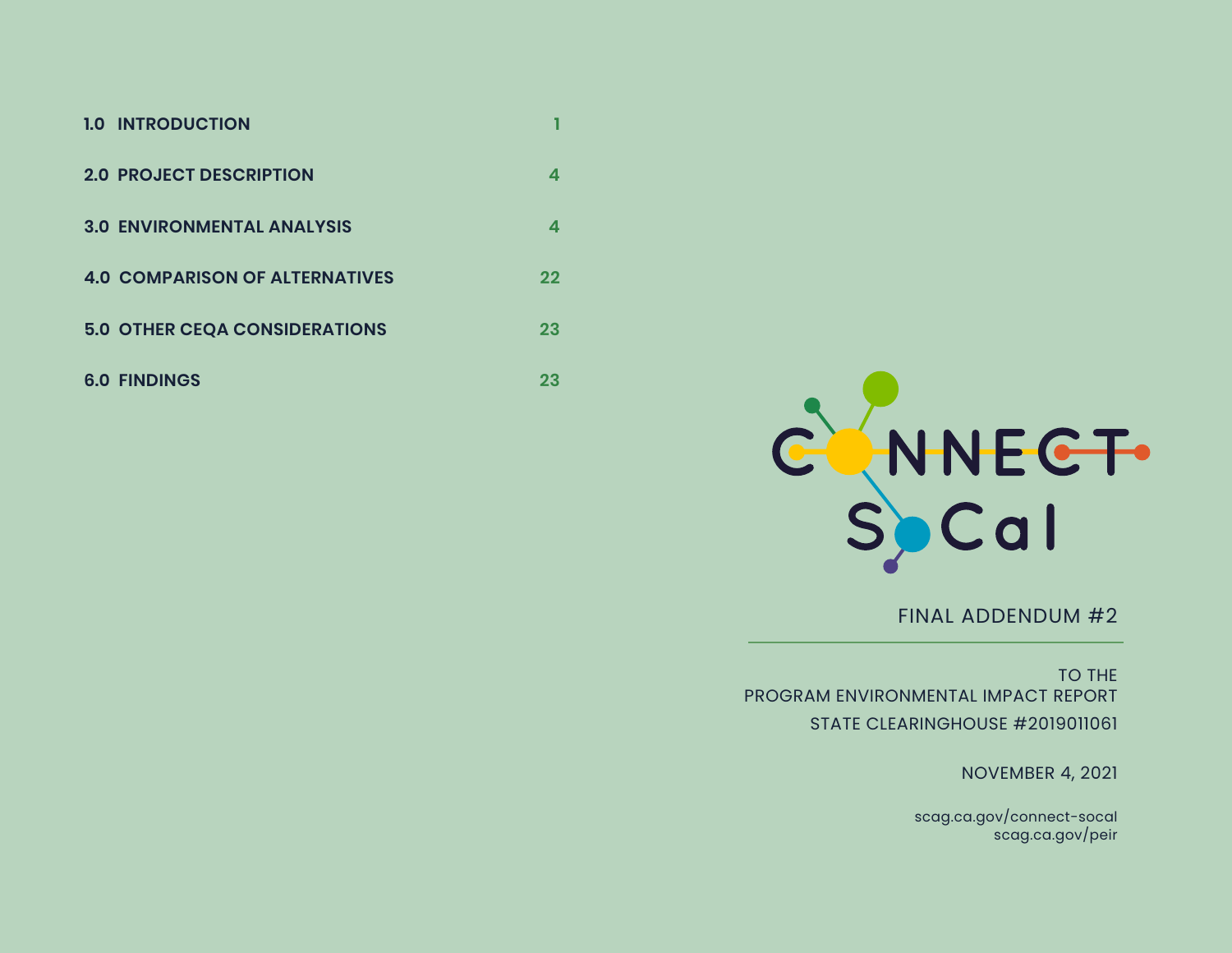# CONNECT SOCAL **Final Addendum #2 to the Program Environmental Impact Report**

# **1.0 INTRODUCTION**

Southern California Association of Governments (SCAG) proposes to amend the 2020-2045 Regional Transportation Plan/Sustainable Communities Strategy ("RTP/SCS," "Connect SoCal" or "Plan"). The RTP is a long-range vision for regional transportation investments. Using growth forecasts and economic trends, the RTP considers the role of transportation relative to economic factors, environmental issues and quality-of-life goals, and provides an opportunity to identify transportation strategies today that address mobility needs for the future. The RTP is updated every four years to reflect changes in economic trends, state and federal requirements, progress made on projects, and adjustments for population and jobs. The SCS, pursuant to Senate Bill (SB) 375, integrates land use, transportation strategies, and transportation investments within the Plan.

The 2020 Connect SoCal Project List (hereafter referred to as "Project List") contains thousands of individual transportation projects that aim to improve the region's mobility and air quality, and revitalize the economy and includes, but is not limited to, highway improvements such as mixed flow lanes, interchanges, ramps, high occupancy vehicle (HOV) lanes, toll lanes, and arterials; transit improvements such as bus, bus rapid transit and various rail upgrades; high speed regional transport; and goods movement strategies. Although the Connect SoCal has a long-term time horizon under which projects are planned and proposed to be implemented, federal and state mandates ensure that the Plan is both flexible and responsive in the near term. Therefore, Connect SoCal is regarded as both a long-term regional transportation blueprint and as a dynamic planning tool subject to ongoing refinement and modification.

As the Lead Agency under the California Environmental Quality Act (CEQA, Cal. Pub. Res. Code Section 21000 et seq.), SCAG prepared the Final Connect SoCal Program Environmental Impact Report (PEIR) for the Connect SoCal Plan to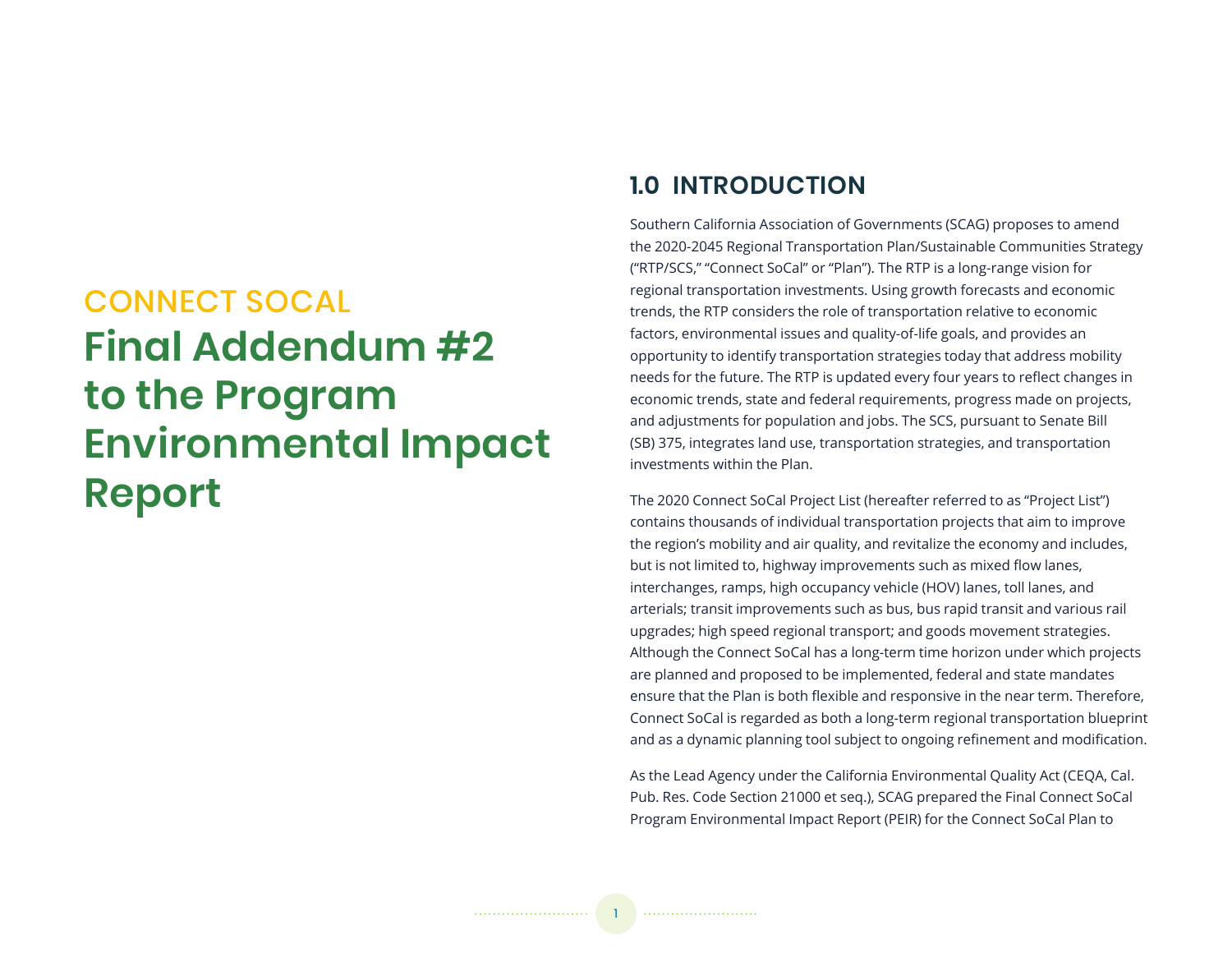evaluate the potential environmental impacts associated with implementation of Connect SoCal and to identify practical and feasible mitigation measures.

The Connect SoCal PEIR focuses on a region-wide assessment of existing conditions and potential impacts as well as broad policy alternatives and program-wide mitigation measures (CEQA Guidelines Section 15168(b)(4)). Pursuant to Section 15152 of the CEQA Guidelines, subsequent environmental analyses for separate, but related, future projects may tier off the analysis contained in the Connect SoCal PEIR. The CEQA Guidelines do not require a Program EIR to specifically list all subsequent activities that may be within its scope. For large scale planning approvals (such as the RTP/SCS), where site-specific EIRs or negative declarations will subsequently be prepared for specific projects broadly identified within a Program EIR, the site-specific analysis can be deferred until the project level environmental document is prepared (Sections 15168 and 15152), provided deferral does not prevent adequate identification of significant effects of the planning approval at hand.

The Connect SoCal PEIR was certified on May 7, 2020 by the Regional Council (SCH No. 20199011061). SCAG prepared the Connect SoCal PEIR Addendum #1 (PEIR Addendum #1) to address technical refinements<sup>1</sup> to the growth forecast in relation to entitlements and to address two comment letters from the Center of Biological Diversity which were received after the public comment period on May 1, 2020 and May 6, 2020. Upon evaluation, SCAG found that technical refinements resulted in minimal impacts to Connect SoCal's performance results and the Plan would continue to achieve federal air quality conformity and meet the State's per-capita GHG reduction targets for 2020 and 2035. The Connect SoCal PEIR Addendum #1 was approved by the SCAG Regional Council on September 3, 2020, along with Connect SoCal (SCH No. 20199011061).

It is important to note that when the Connect SoCal PEIR is referenced in the environmental analysis of this document, it also includes all revisions that were part of the Connect SoCal PEIR Addendum #1.

1 For a summary of model rerun results and more information regarding Plan refinements for Addendum #1, please refer to the September 3, 2020, Regional Council staff report entitled: Final Connect SoCal Technical Refinements.

Since the adoption of Connect SoCal, SCAG has received requests from several county transportation commissions to amend the Plan to reflect changes to project scopes, costs, and/or schedule for a number of transportation projects, as well as the addition of some new transportation projects contained therein (proposed Amendment #1 to the Connect SoCal, referred to herein as "Connect SoCal Amendment #1")

This PEIR Addendum #2 has been prepared by SCAG to assess potential environmental impacts of the proposed updates and revisions to the Project List included in Connect SoCal Amendment #1. This document is prepared as an addendum to the previously certified Connect SoCal PEIR and PEIR Addendum #1.

As described in more detail below, an addendum is appropriate because the modifications to the Project List would not result in either new significant environmental effects or substantial increase in the severity of previously identified significant effects and that the modifications would be consistent with the analysis, mitigation measures, alternatives, and Findings of Fact contained in the Connect SoCal PEIR and PEIR Addendum #1. Therefore, a Subsequent or Supplemental PEIR is not required and this addendum to the Connect SoCal PEIR is sufficient.

In summary, PEIR Addendum #2 serves as an informational document to inform decision-makers and the public of the potential environmental impacts of Connect SoCal Amendment #1 by analyzing the projects and programs on a broad regional scale, not at a site-specific level of analysis. This programmatic analysis shows that Connect SoCal Amendment #1 would not result in either new significant environmental effects or substantial increase in the severity of previously identified significant effects. Site specific analysis will occur as each project is defined and goes through individual project-level environmental review.

# **1.1 BASIS FOR THE ADDENDUM**

When an EIR has been certified and the project is modified or otherwise changed after certification, additional CEQA review may be necessary. The key considerations in determining the need for the appropriate type of additional CEQA review are outlined in Section 21166 of the Public Resources Code (CEQA) and CEQA Guidelines Sections 15162, 15163 and 15164.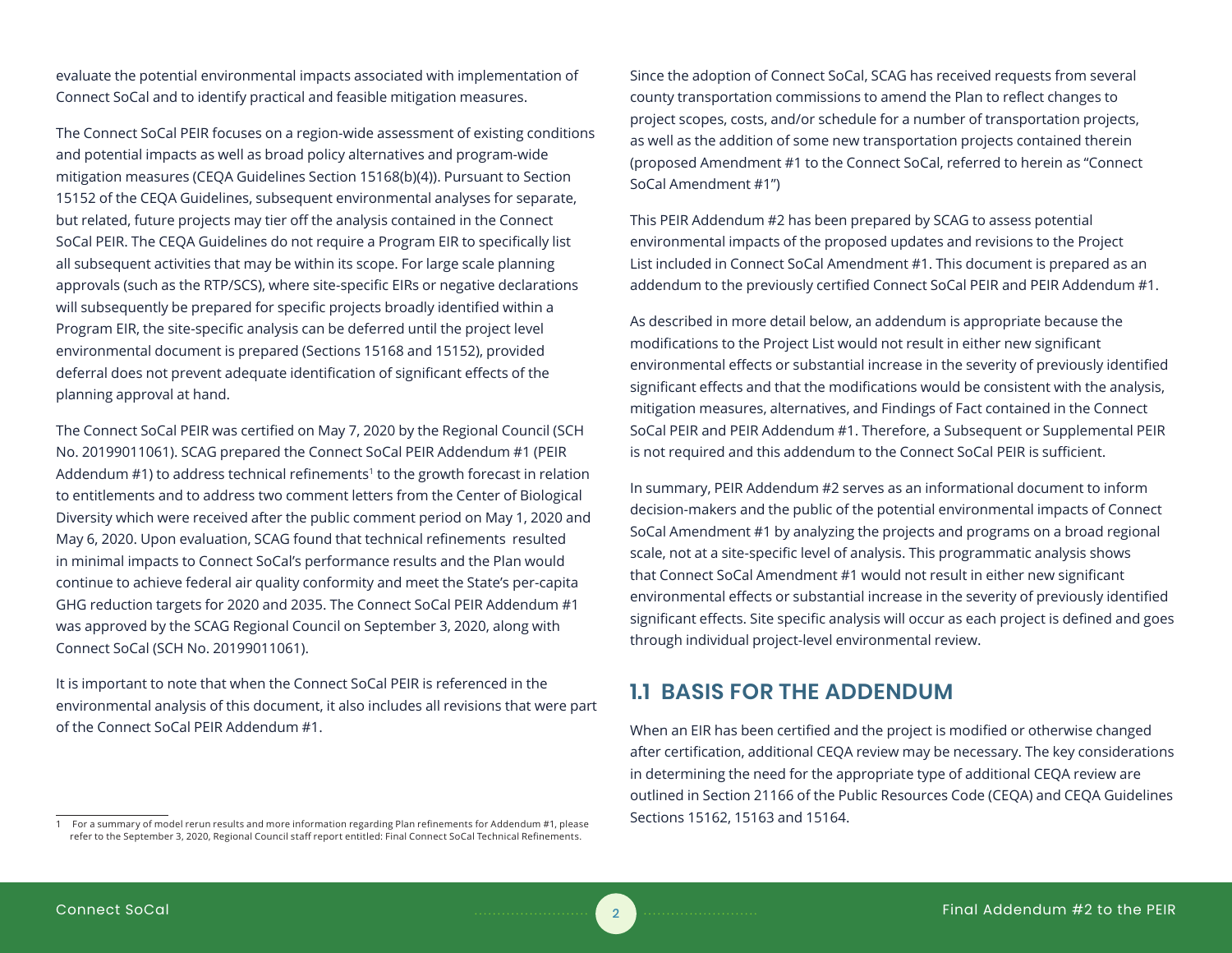Specifically, CEQA Guidelines Section 15162(a) provides that a Subsequent EIR is not required unless the following occurs:

- 1. Substantial changes are proposed in the project which will require major revisions of the previous EIR due to the involvement of new significant environmental effects or a substantial increase in the severity of previously identified significant effects;
- 2. Substantial changes occur with respect to the circumstances under which the project is undertaken which will require major revisions of the previous EIR due to the involvement of new significant environmental effects or a substantial increase in the severity of previously identified significant effects;
- 3. New information of substantial importance, which was not known and could not have been known with the exercise of reasonable diligence, at the time the previous EIR was certified as complete, shows any of the following:

a. The project will have one or more significant effects not discussed in the previous EIR;

b. Significant effects previously examined will be substantially more severe than shown in the previous EIR;

c. Mitigation measures or alternatives previously found not to be feasible would in fact be feasible and would substantially reduce one or more significant effects of the project, but the project proponents decline to adopt the mitigation measure or alternative; or

d. Mitigation measures or alternatives which are considerably different from those analyzed in the previous EIR would substantially reduce one or more significant effects on the environment, but the project proponents decline to adopt the mitigation measure or alternative.

An Addendum to an EIR may be prepared by the Lead Agency that prepared the original EIR if some changes or additions are necessary, but none of the conditions have occurred requiring preparation of a Subsequent EIR (Section 15164(a)). An Addendum must include a brief explanation of the agency's decision not to prepare a Subsequent EIR and be supported by substantial evidence in the record as a whole (Section 15164(e)). The Addendum to the EIR need not be circulated for public review but it may be included in or attached to the Final EIR (Section 15164(c)). The decision-making body must consider the Addendum to the EIR prior to making a decision on the project (15164(d)).

An addendum to the Connect SoCal PEIR is appropriate to address the proposed changes in the Connect SoCal Plan because the proposed updates and revisions do not meet the conditions of Section 15162(a) for preparation of a subsequent EIR. Neither the proposed new projects or changes to existing projects would result in 1) substantial changes to Connect SoCal which will require major revisions of the Connect SoCal PEIR; 2) substantial changes to the circumstances under which the Connect SoCal is being undertaken which will require major revisions in the Connect SoCal PEIR; or 3) new information of substantial importance showing significant effects not previously examined.

While the proposed changes to the Project List documented in Connect SoCal Amendment #1 may arguably represent "new information of substantial importance" at the local project-level, these changes are not substantial at the regional program-level as analyzed in the Connect SoCal PEIR. More specifically, the proposed changes to the Project List documented in Amendment #1 would not result in one or more significant effects (at the regional level) not discussed in the Connect SoCal PEIR, nor result in a substantial increase in the severity of previously identified significant effects disclosed in the Connect SoCal PEIR. Moreover, no changes to the mitigation measures or alternatives contained in the Connect SoCal PEIR are necessary or being proposed that could trigger additional review regarding such measures. Furthermore, as discussed in the Connect SoCal PEIR, the level of detail for individual projects on the Project List is generally insufficient to be able to analyze local effects. Such analysis is more appropriately undertaken in projectspecific environmental documents prepared by the individual CEQA lead agencies proposing each project.

SCAG has assessed potential environmental effects of the proposed changes to the Project List, contained in the Connect SoCal Amendment #1, at the regional program-level, and finds that the additional and modified projects contained in PEIR Addendum #2 are consistent with the region-wide environmental impacts analysis, mitigation measures or alternatives, and Findings of Fact discussed in the previously certified Connect SoCal PEIR and PEIR Addendum #1, and do not result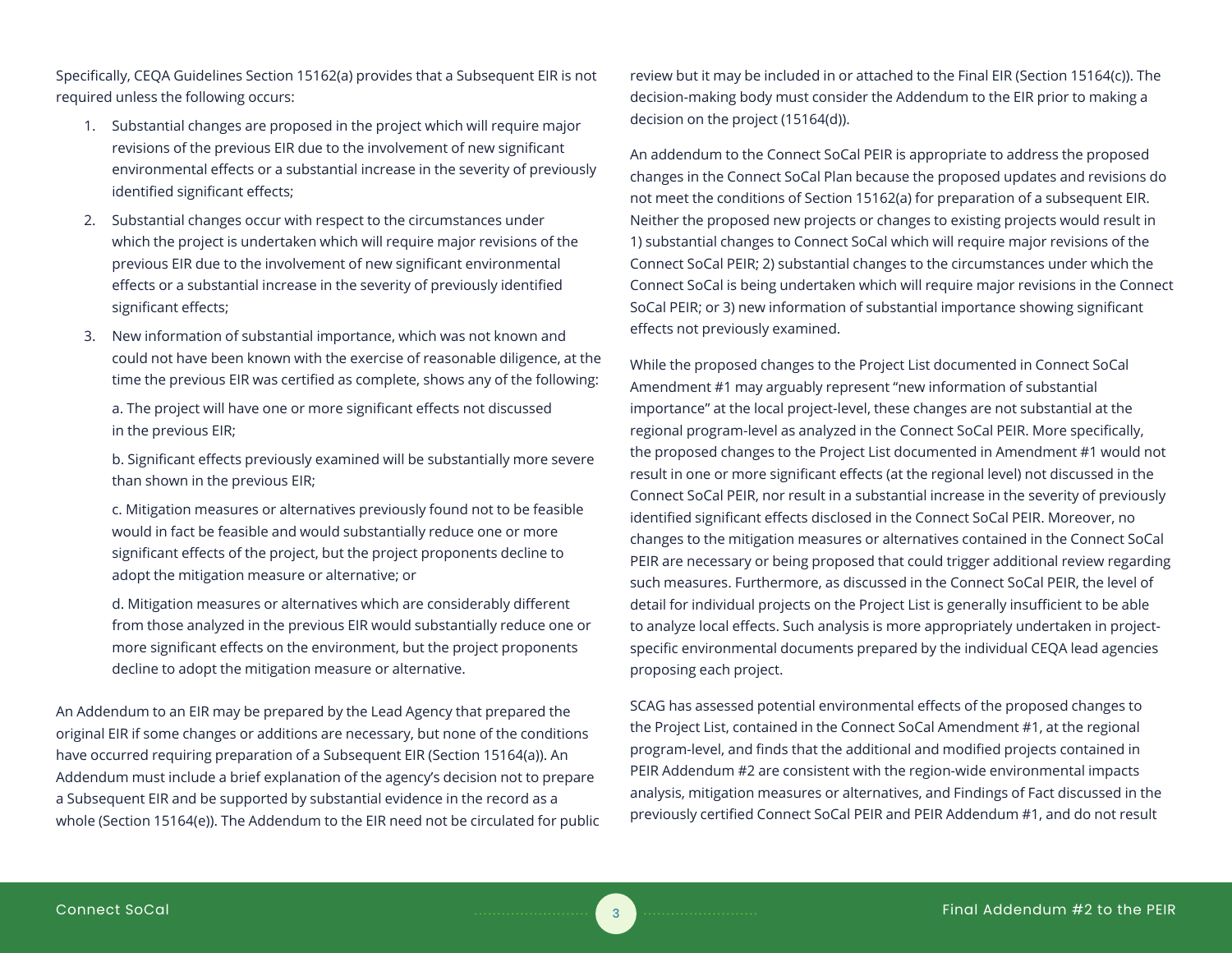in any of the conditions described in CEQA Guidelines Section 15162(a)(1)(2)(3). For these reasons, SCAG has elected to prepare an addendum to the Connect SoCal PEIR rather than a Subsequent or Supplemental EIR, and this PEIR Addendum #2 is prepared in accordance with CEQA Guidelines Section 15164.

# **1.2 PURPOSE AND SCOPE OF THE ADDENDUM TO THE PEIR**

SCAG has prepared this Addendum #2 to the Connect SoCal PEIR to demonstrate that the proposed changes to the Connect SoCal Project List, contained in Connect SoCal Amendment #1, satisfies the requirements contained in Section 15164 of the CEQA Guidelines for the use of an Addendum to an EIR. The proposed changes to the Project List do not require the preparation of a Subsequent or Supplemental EIR pursuant to Sections 15162 and 15163, respectively, of the CEQA Guidelines due to the absence of new or substantially more adverse significant impacts than those analyzed in the certified EIR.

Addendum #2 to the Connect SoCal PEIR neither controls nor determines the ultimate decision for approval for Connect SoCal Amendment #1 and the proposed changes to the Project List contained therein. The information presented in this Addendum #2 to the Connect SoCal PEIR will be considered by SCAG's decision making body, the Regional Council, prior to deciding on the Connect SoCal Amendment #1.

# **2.0 PROJECT DESCRIPTION**

A major component of Connect SoCal is the Project List, which includes thousands of individual transportation projects and programs that aim to improve the region's mobility and air quality, and to revitalize our economy. More specifically, the Connect SoCal includes approximately 2,500 projects with completion dates spread over a 25 year time period (through 2045).

As part of the RTP/SCS Connect SoCal process, SCAG solicited input from the region's six County Transportation Commissions (CTCs) regarding updates to their individual project lists. The types of changes reflected in the updated Project List include:

- Project is new and not currently included in the Project List;
- Connect SoCal Revisions in the Project List include:
	- Revised description;
	- Revised schedule; and/or
	- Change in total cost;
- Project is a duplicate and needs to be removed or combined with another project in the Project List;
- Project is no longer being pursued and the CTC has requested its removal from the Project List;

Connect SoCal Amendment #1 consists of 296 project modifications.<sup>2</sup> Specific changes include 149 project modifications to financially constrained RTP/ SCS projects, 4 project modifications to financially unconstrained RTP/SCS projects, and 143 project modifications to short-term RTP projects. A total of 60 projects were added and 31 projects were removed due to project cancellation or duplicate entries.

With respect to financially constrained and unconstrained RTP/SCS projects and modifications to short-term RTP projects, 6 of the projects are within Imperial County, 111 of the projects are within Los Angeles County, 15 of the projects are within Orange County, 122 of the projects are within Riverside County, 38 of the projects are within San Bernardino County, 2 of the projects are within Ventura County, and 2 of the projects spread across multiple counties. (Project List available at: *https://scag.ca.gov/post/draft-amendment-1*).

# **3.0 ENVIRONMENTAL ANALYSIS**

The changes described above to the Project List identified in Connect SoCal Amendment #1 would not result in a substantial change to the region-wide impacts programmatically analyzed in the Connect SoCal PEIR. The Connect SoCal PEIR

<sup>2</sup> The number of project modifications is greater than the total number of projects because a project may have had multiple modifications (e.g., a schedule change and cost revision).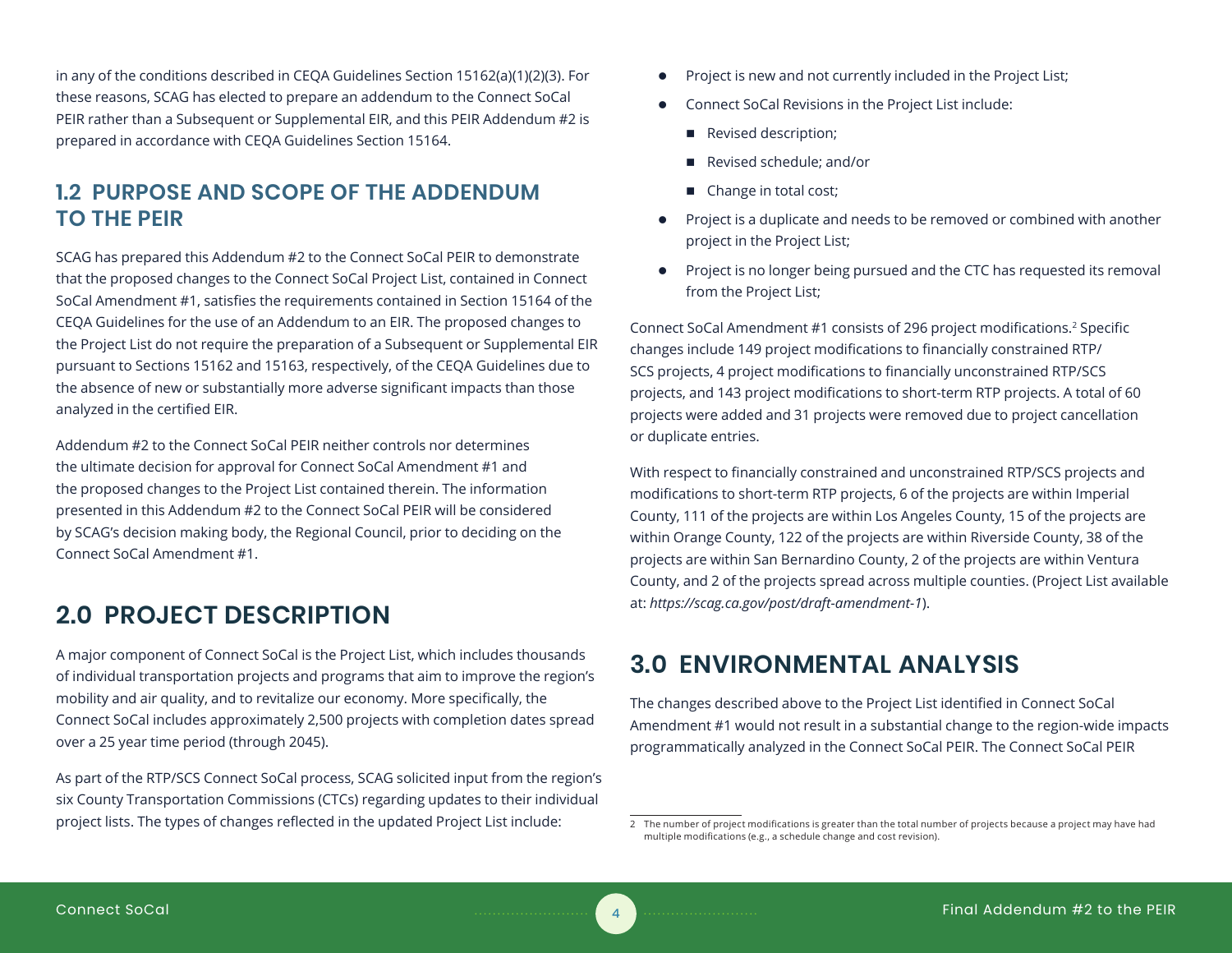broadly identifies several region-wide significant impacts that would result from the numerous transportation policies and projects encompassed by Connect SoCal.

The Connect SoCal PEIR presents analysis at the programmatic level of various types of projects, including both modifications to the existing system as well as new systems such as new highway and transit facilities, goods movement roadway facilities, rail corridors, flyovers, interchanges, and High-Speed Rail.

Although the new projects identified in the Connect SoCal Amendment #1 were not identified in the Connect SoCal PEIR, SCAG has assessed these additional projects at the programmatic level and finds that they are consistent with the scope, goals, and policies contained in the Connect SoCal and with the analysis and conclusions presented in the previously certified Connect SoCal PEIR. Modeling results indicate that modifications to the Project List resulted in an overall difference of less than one percent. Further, each project will be fully assessed at the project-level by the implementing agency in accordance with CEQA, National Environmental Policy Act (NEPA), and all applicable regulations.

No changes to the mitigation measures or alternatives contained in the Connect SoCal PEIR are necessary or proposed. SCAG has determined that the changes and additions identified above would result in impacts that would fall within the range of impacts already identified in the previously certified Connect SoCal PEIR and PEIR Addendum #1. Therefore, no substantial physical impacts to the environment beyond those already anticipated and documented in the Connect SoCal PEIR are anticipated to result from the changes and additions identified in the Connect SoCal Amendment #1.

The environmental analysis provided in this Addendum #2 describes the information that was considered in evaluating the questions contained in the Environmental Checklist of the State CEQA Guidelines, Appendix G, consistent with the Connect SoCal PEIR. Potential region-wide environmental impacts from the proposed project changes, documented in the Connect SoCal Amendment #1, as compared to those already identified in the Connect SoCal PEIR are summarized in **TABLE 3-1**, Summary of Impacts from Amendment #1.

#### **TABLE 3-1 Summary of Impacts from Amendment #1**

| <b>Impact</b>                          | <b>Compared to the Certified</b><br><b>Connect SoCal PEIR</b> |
|----------------------------------------|---------------------------------------------------------------|
| Aesthetics                             | Same; no new impacts                                          |
| Agriculture and Forestry Resources     | Same; no new impacts                                          |
| <b>Air Quality</b>                     | Same; no new impacts                                          |
| <b>Biological Resources</b>            | Same; no new impacts                                          |
| <b>Cultural Resources</b>              | Same; no new impacts                                          |
| Energy                                 | Same; no new impacts                                          |
| Geology and Soils                      | Same; no new impacts                                          |
| <b>Greenhouse Gas Emissions</b>        | Same; no new impacts                                          |
| <b>Hazards and Hazardous Materials</b> | Same; no new impacts                                          |
| <b>Hydrology and Water Quality</b>     | Same; no new impacts                                          |
| Land Use and Planning                  | Same; no new impacts                                          |
| <b>Mineral Resources</b>               | Same; no new impacts                                          |
| <b>Noise</b>                           | Same; no new impacts                                          |
| Population, Housing, and Employment    | Same; no new impacts                                          |
| <b>Public Services</b>                 | Same; no new impacts                                          |
| Parks and Recreation                   | Same; no new impacts                                          |
| Transportation, Traffic, and Safety    | Same; no new impacts                                          |
| <b>Tribal Cultural Resources</b>       | Same; no new impacts                                          |
| Utilities and Service Systems          | Same; no new impacts                                          |
| Wildfire                               | Same; no new impacts                                          |
| <b>Cumulative Impacts</b>              | Same; no new impacts                                          |
| <b>Comparison of Alternatives</b>      | Same; no new impacts                                          |
| <b>Other CEQA Considerations</b>       | Same; no new impacts                                          |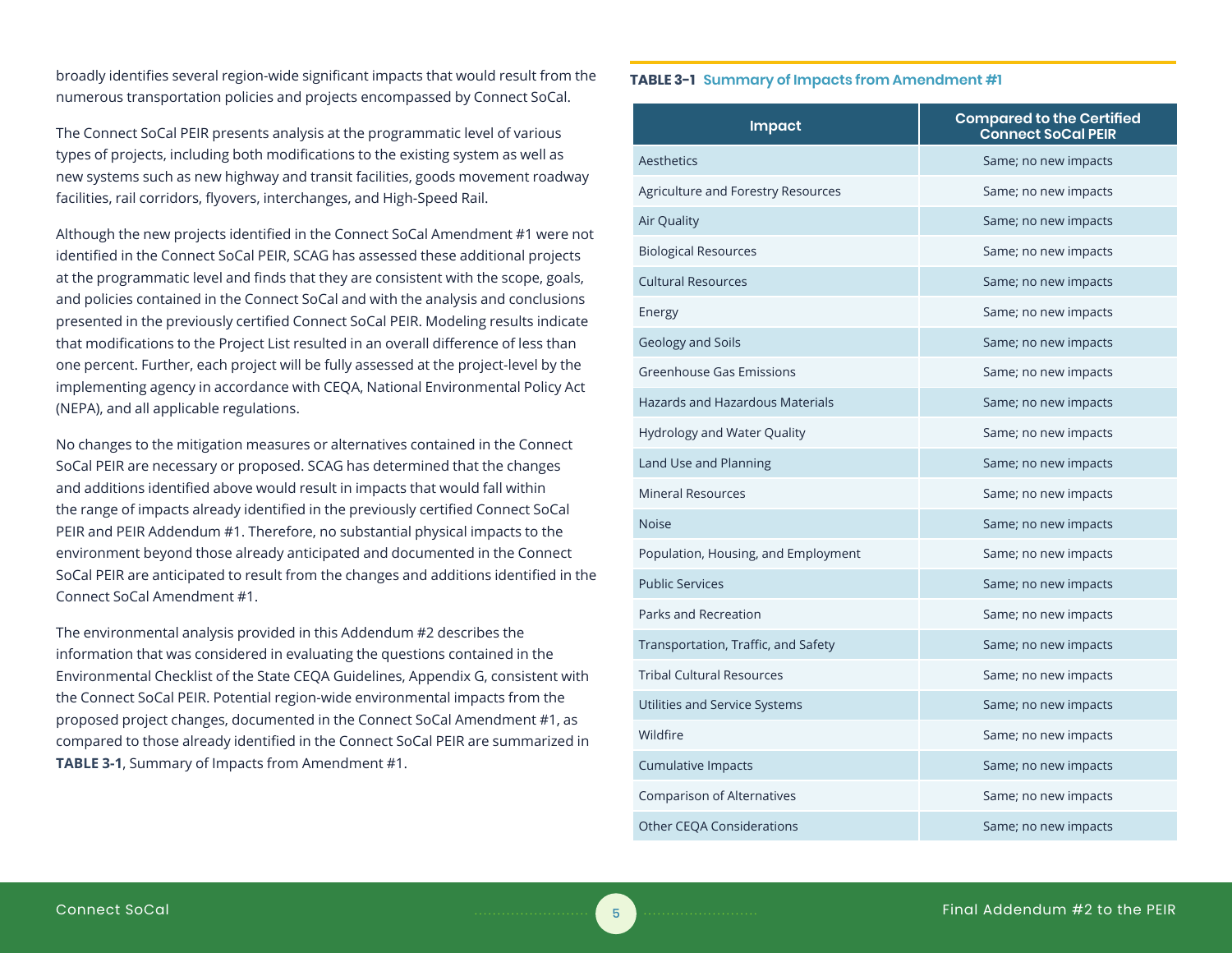# **3.1 AESTHETICS**

The proposed changes to the Project List, identified in the Connect SoCal Amendment #1, are not expected to result in any new or a substantial increase in the severity of significant impacts to aesthetics beyond those already described in the previously certified Connect SoCal PEIR and PEIR Addendum #1. The Connect SoCal PEIR identified potential significant impacts with respect to substantial adverse effects on a scenic vista, scenic resources, the existing visual character or quality of public views, and creating a new source of substantial light affecting day or nighttime views. Incorporation of mitigation measures identified in the Connect SoCal PEIR would alleviate significant impacts associated with aesthetics (see Connect SoCal PEIR pp. 3.1-26 – 3.1-42). The previous addendum to the Connect SoCal PEIR determined that changes to Connect SoCal would not result in new or substantially increased impacts with respect to aesthetics. Similarly, aesthetic impacts from the proposed projects included in this Addendum #2 would be expected to fall within the range of impacts previously identified in the Connect SoCal PEIR and addendum.

As noted in the PEIR, detailed project-level analysis, including project level mitigation measures, will be conducted by the implementing agency of each project.

The analysis in the certified Connect SoCal PEIR Aesthetics Section and previous addendum, adequately addresses the range of aesthetic impacts that could result from Connect SoCal Amendment #1 at the program level. Thus, incorporation of the proposed changes to the Project List, contained in the Connect SoCal Amendment #1, would not result in any new significant impacts to aesthetics, or a substantial increase in the severity of impacts to aesthetics beyond those programmatically addressed in the Connect SoCal PEIR and previous addendum.

# **3.2 AGRICULTURE AND FORESTRY RESOURCES**

The proposed changes to the Project List, identified in the Connect SoCal Amendment #1, are not expected to result in any new or a substantial increase in the severity of significant impacts to agriculture and forestry resources beyond those already described in the previously certified Connect SoCal PEIR and PEIR Addendum #1. The Connect SoCal PEIR identified potential significant impacts

with respect to converting Prime Farmland, Unique Farmland, or Farmland of Statewide Importance (Farmland) to non-agricultural use; conflicting with existing zoning for agricultural use, a Williamson Act contract, forest land or timberland zoned Timberland Production; losing or converting forest land to non-forest use; and changing the existing environment resulting in conversion of Farmland to non-agricultural use or forest land to non-forest use. Incorporation of mitigation measures identified in the Connect SoCal PEIR would alleviate significant impacts associated with agricultural and forestry resources (see Connect SoCal PEIR pp. 3.2-21 – 3.1-33). The previous addendum to the Connect SoCal PEIR determined that changes to Connect SoCal would not result in new or substantially increased impacts with respect to agriculture and forestry resources. Similarly, agriculture and forestry resource impacts from the proposed projects included in this Addendum #2 would be expected to fall within the range of impacts previously identified in the Connect SoCal PEIR and addendum.

As noted in the PEIR, detailed project-level analysis, including project level mitigation measures, will be conducted by the implementing agency of each project.

The analysis in the Connect SoCal PEIR Agriculture and Forestry Resources Section and previous addendum adequately addresses the range of agricultural and forestry impacts that could result from Connect SoCal Amendment #1 at the program level. Thus, incorporation of the proposed changes to the Project List, contained in the Connect SoCal Amendment #1, would not result in any new significant impacts to agriculture and forestry resources, or a substantial increase in the severity of impacts to agriculture and forestry resources beyond those programmatically addressed in the Connect SoCal PEIR and previous addendum.

# **3.3 AIR QUALITY**

The proposed changes to the Project List, identified in the Connect SoCal Amendment #1, are not expected to result in any new or a substantial increase in the severity of significant impacts to air quality beyond those already identified in the previously certified Connect SoCal PEIR and PEIR Addendum #1. The Connect SoCal PEIR identified that implementation of the Connect SoCal would result in less than significant impacts with respect to applicable air quality plans and other emissions, such as odors. However, the PEIR identified potential significant impacts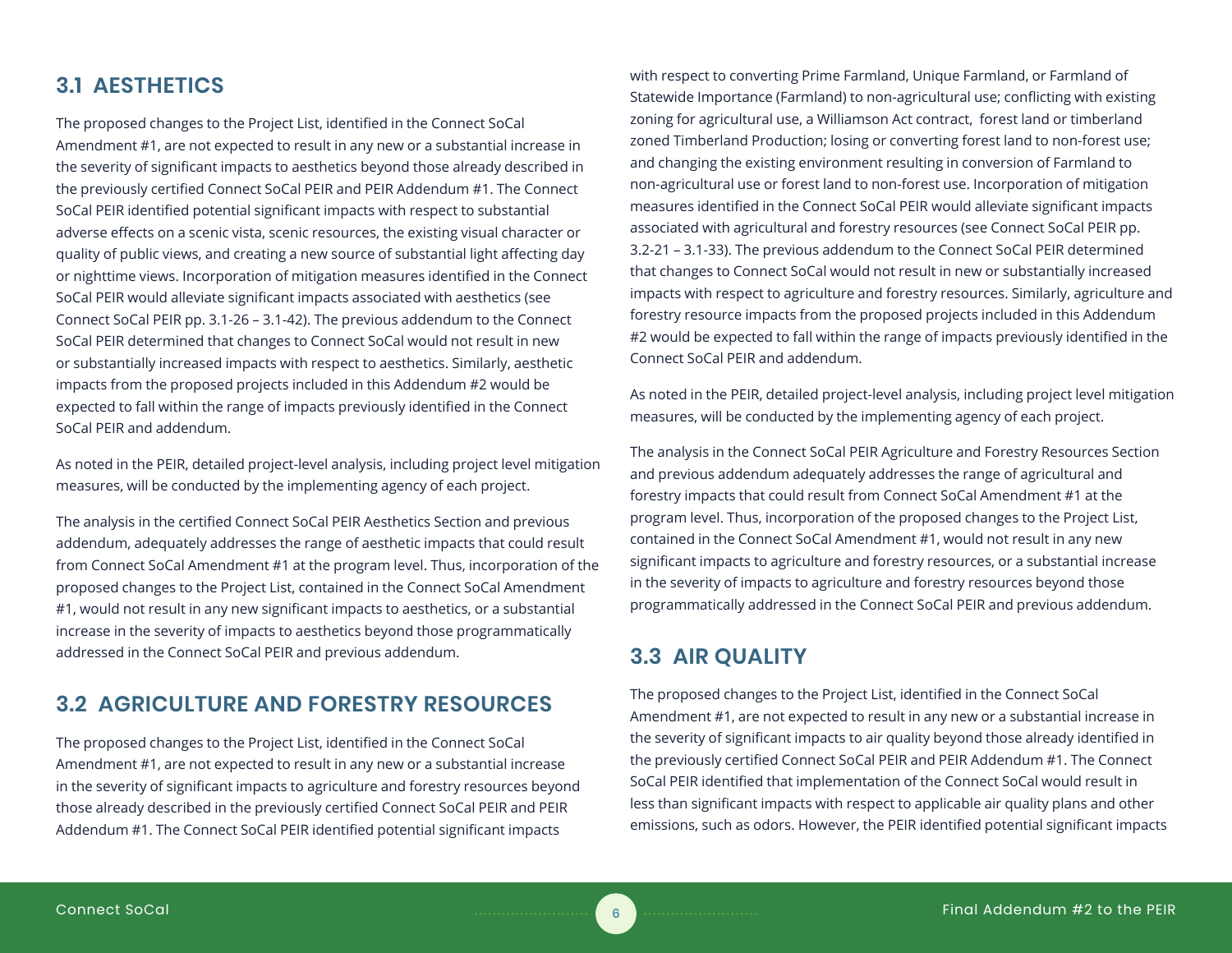with respect to air quality standards violations; cumulative net increase of criteria pollutants for which the region is non-attainment under federal or state ambient air quality standards; and exposure of sensitive receptors to substantial pollutant concentrations. Incorporation of mitigation measures identified in the Connect SoCal PEIR would alleviate significant impacts associated with air quality (see Connect SoCal PEIR pp. 3.3-51 – 3.3-88). The previous addendum to the Connect SoCal PEIR determined that changes to Connect SoCal would not result in new or substantially increased impacts with respect to air quality.

As described in the Transportation Conformity Section of the Connect SoCal Amendment #1, the Plan would continue to meet the regional emissions and other tests set forth by the federal Transportation Conformity regulations, demonstrating the integrity of the State Implementation Plans prepared pursuant to the federal Clean Air Act for the non-attainment and maintenance areas in the SCAG region.

As shown in **TABLE 3-2**, On-Road Mobile-source Criteria Pollutant Emission By County – (2045) vs. Existing Conditions (2019) - Amendment #1, the Plan conditions (2045) and existing conditions (base year 2019) of the criteria pollutant emissions for the six counties in the SCAG region remain the same with the proposed changes to the Project List identified in the Connect SoCal Amendment #1. Therefore, no changes to analyses and air quality findings previously discussed in the certified Connect SoCal PEIR and previous addendum would occur.

As noted in the PEIR, detailed project-level analysis, including project level mitigation measures, will be conducted by the implementing agency of each project.

The analysis in the previously certified Connect SoCal PEIR Air Quality Section and PEIR Addendum #1 addresses the range of air quality impacts that could result from Connect SoCal Amendment #1 at the program level. Thus, incorporation of the proposed changes to the Project List, contained in the Connect SoCal Amendment #1, would not result in any new significant air quality impacts or a substantial increase in the severity of air quality impacts beyond those programmatically addressed in the Connect SoCal PEIR and previous addendum.

# **3.4 BIOLOGICAL RESOURCES**

The proposed changes to the Project List, identified in the Connect SoCal

Amendment #1, are not expected to result in any new or a substantial increase in the severity of significant impacts to biological resources beyond those already identified in the previously certified Connect SoCal PEIR and PEIR Addendum #1. The Connect SoCal PEIR identified potential significant impacts with respect to species identified as a candidate, sensitive, or special status; riparian habitat or other sensitive natural community; State or Federally Protected Wetlands; the movement of native resident, migratory fish, wildlife species, corridors, or nursery sites; and local policies or ordinances protecting biological resources or approved habitat conservation plans. Incorporation of mitigation measures identified in the Connect SoCal PEIR would alleviate significant impacts associated with biological resources (see Connect SoCal PEIR pp. 3.4-61 – 3.4-102). The previous addendum to the Connect SoCal PEIR determined that changes to Connect SoCal would not result in new or substantially increased impacts with respect to biological resources. Similarly, biological resource impacts from the proposed projects included in this Addendum #2 would be expected to fall within the range of impacts previously identified in the Connect SoCal PEIR and addendum.

As noted in the PEIR, detailed project-level analysis, including project level mitigation measures, will be conducted by each implementing agency for each individual project.

The analysis in the certified Connect SoCal PEIR and previous addendum, adequately addresses the range of impacts that could result from Connect SoCal Amendment #1 at the program level. Thus, incorporation of the proposed changes to the Project List, contained in the Connect SoCal Amendment #1, would not result in any new significant impacts to biological resources, or a substantial increase in the severity of impacts to biological resources beyond those programmatically addressed in the Connect SoCal PEIR and previous addendum.

# **3.5 CULTURAL RESOURCES**

 The proposed changes to the Project List, identified in the Connect SoCal Amendment #1, are not expected to result in any new or a substantial increase in the severity of significant impacts to cultural resources beyond those already identified in the previously certified Connect SoCal PEIR and PEIR Addendum #1. The Connect SoCal PEIR identified potential significant impacts with respect to historical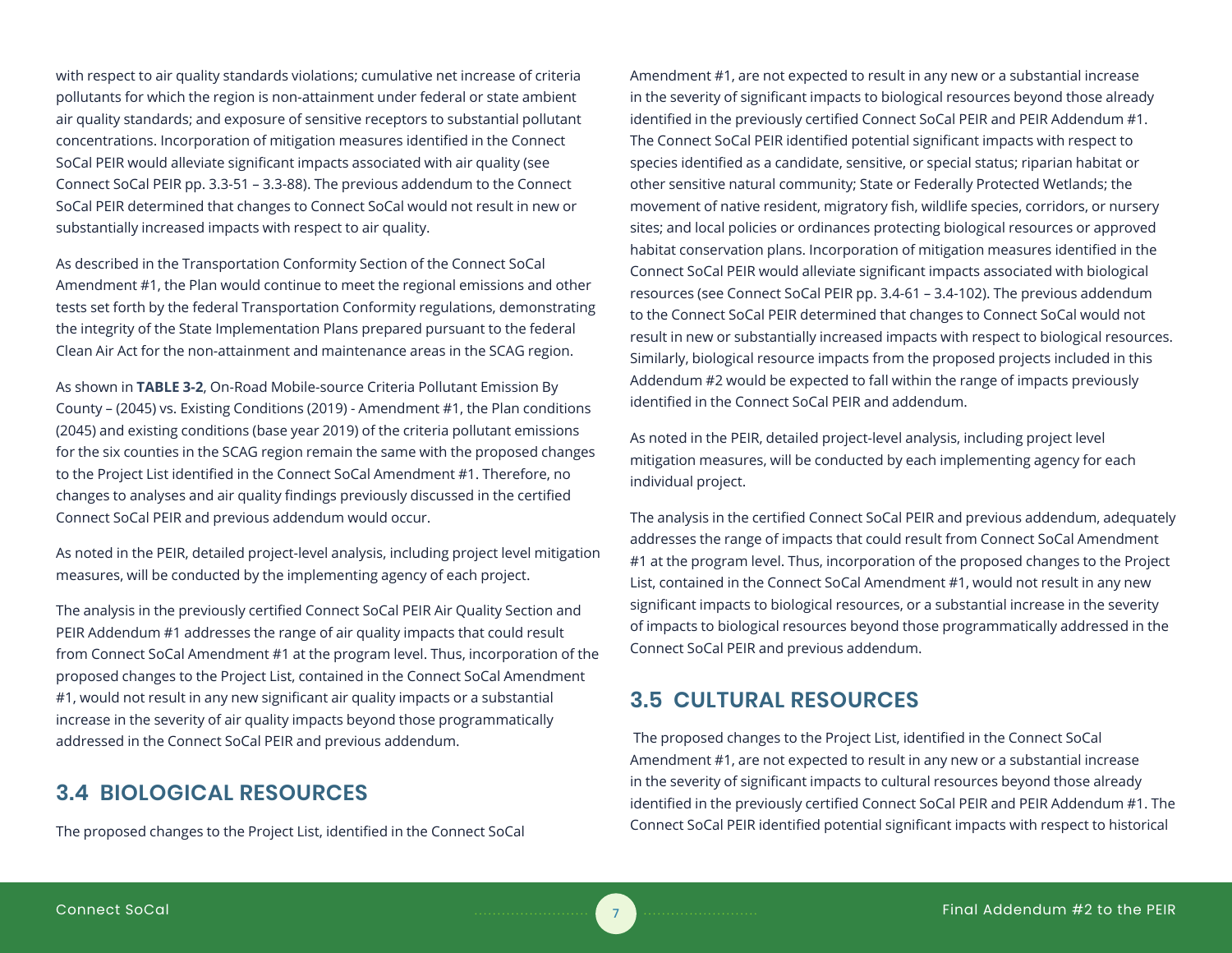# **TABLE 3-2 On-Road Mobile-Source Criteria Air Pollutant Emissions by County - Existing Condition (2019) vs Plan (2045) - Amendment #1**

|                |                                  | (Tons/Day)     |                |                |                 |                |                |               |               |               |
|----------------|----------------------------------|----------------|----------------|----------------|-----------------|----------------|----------------|---------------|---------------|---------------|
|                | County                           | <b>ROG</b>     |                |                | NO <sub>x</sub> |                | $\overline{c}$ | $PM_{10}$     | $PM_{2.5}$    | $SO_{x}$      |
|                |                                  | <b>Summer</b>  | <b>Annual</b>  | <b>Summer</b>  | <b>Annual</b>   | Winter         | Winter         | <b>Annual</b> | <b>Annual</b> | <b>Annual</b> |
|                | Existing                         | $\overline{3}$ | $\mathbf{3}$   | 6              | 6               | $\overline{7}$ | 19             | 0.5           | 0.2           | 0.0           |
|                | Plan                             | $\overline{2}$ | $\overline{2}$ | $\overline{4}$ | $\overline{4}$  | $\overline{4}$ | 17             | 0.7           | 0.3           | 0.1           |
| Imperial       | <b>Difference (Amendment #1)</b> | $-1$           | $-1$           | $-2$           | $-2$            | $-2$           | $-2$           | 0.3           | 0.1           | 0.0           |
|                | Previous Difference (PEIR)*      | $-1$           | $-1$           | $-2$           | $-2$            | $-2$           | $-2$           | 0.3           | 0.1           | 0.0           |
|                | Existing                         | 52             | 50             | 88             | 95              | 93             | 397            | 14.2          | 6.3           | 1.1           |
| Los Angeles    | Plan                             | 22             | 21             | 33             | 35              | 34             | 146            | 13.9          | 5.7           | 0.8           |
|                | <b>Difference (Amendment #1)</b> | $-30$          | $-29$          | $-55$          | $-60$           | $-59$          | $-251$         | 0.3           | $-0.6$        | $-0.3$        |
|                | Previous Difference (PEIR) *     | $-30$          | $-29$          | $-55$          | $-60$           | $-59$          | $-251$         | 0.3           | $-0.6$        | $-0.3$        |
|                | Existing                         | 15             | 15             | 22             | 23              | 23             | 111            | 4.7           | 2.1           | 0.3           |
|                | Plan                             | $\overline{7}$ | $\overline{7}$ | $\overline{7}$ | 8               | $\,8\,$        | 46             | 4.7           | 1.9           | 0.2           |
| Orange         | <b>Difference (Amendment #1)</b> | $-8$           | $-8$           | $-14$          | $-16$           | $-15$          | $-65$          | 0.1           | $-0.1$        | $-0.1$        |
|                | Previous Difference (PEIR) *     | $-8$           | $-8$           | $-14$          | $-16$           | $-15$          | $-65$          | 0.1           | $-0.1$        | $-0.1$        |
|                | Existing                         | 14             | 12             | 32             | 34              | 34             | 86             | 3.9           | 1.7           | 0.3           |
| Riverside      | Plan                             | $\overline{7}$ | 6              | 12             | 13              | 13             | 40             | 4.7           | 1.9           | 0.3           |
|                | <b>Difference (Amendment #1)</b> | $-7$           | $-6$           | $-20$          | $-21$           | $-21$          | $-47$          | 0.8           | 0.2           | 0.0           |
|                | Previous Difference (PEIR) *     | $-7$           | $-6$           | $-20$          | $-21$           | $-21$          | $-47$          | 0.8           | 0.2           | 0.0           |
|                | Existing                         | 16             | 14             | 38             | 40              | 39             | 100            | 4.1           | 1.8           | 0.3           |
| San Bernardino | Plan                             | $\overline{7}$ | 6              | 18             | 19              | 18             | 43             | 5.2           | 2.1           | 0.3           |
|                | <b>Difference (Amendment #1)</b> | $-8$           | $-7$           | $-20$          | $-21$           | $-21$          | $-57$          | 1.1           | 0.3           | 0.0           |
|                | Previous Difference (PEIR) *     | $-8$           | $-7$           | $-20$          | $-21$           | $-21$          | $-57$          | 1.1           | 0.3           | 0.0           |
|                | Existing                         | $\overline{4}$ | $\overline{4}$ | 6              | $\overline{7}$  | $\overline{7}$ | 30             | 1.1           | 0.5           | 0.1           |
|                | Plan                             | $\mathbf{1}$   | $\mathbf{1}$   | $\overline{2}$ | $\overline{2}$  | $\overline{2}$ | 10             | 1.2           | 0.5           | 0.1           |
| Ventura        | <b>Difference (Amendment #1)</b> | $-3$           | $-3$           | $-4$           | $-5$            | $-5$           | $-20$          | 0.0           | 0.0           | 0.0           |
|                | Previous Difference (PEIR) *     | $-3$           | $-3$           | $-4$           | $-5$            | $-5$           | $-20$          | 0.0           | 0.0           | 0.0           |

*SOURCE: SCAG Transportation Modeling, 2020 and 2021. NOTE: Calculations may be rounded. \* PEIR calculations include the original Final PEIR and the PEIR Addendum #1*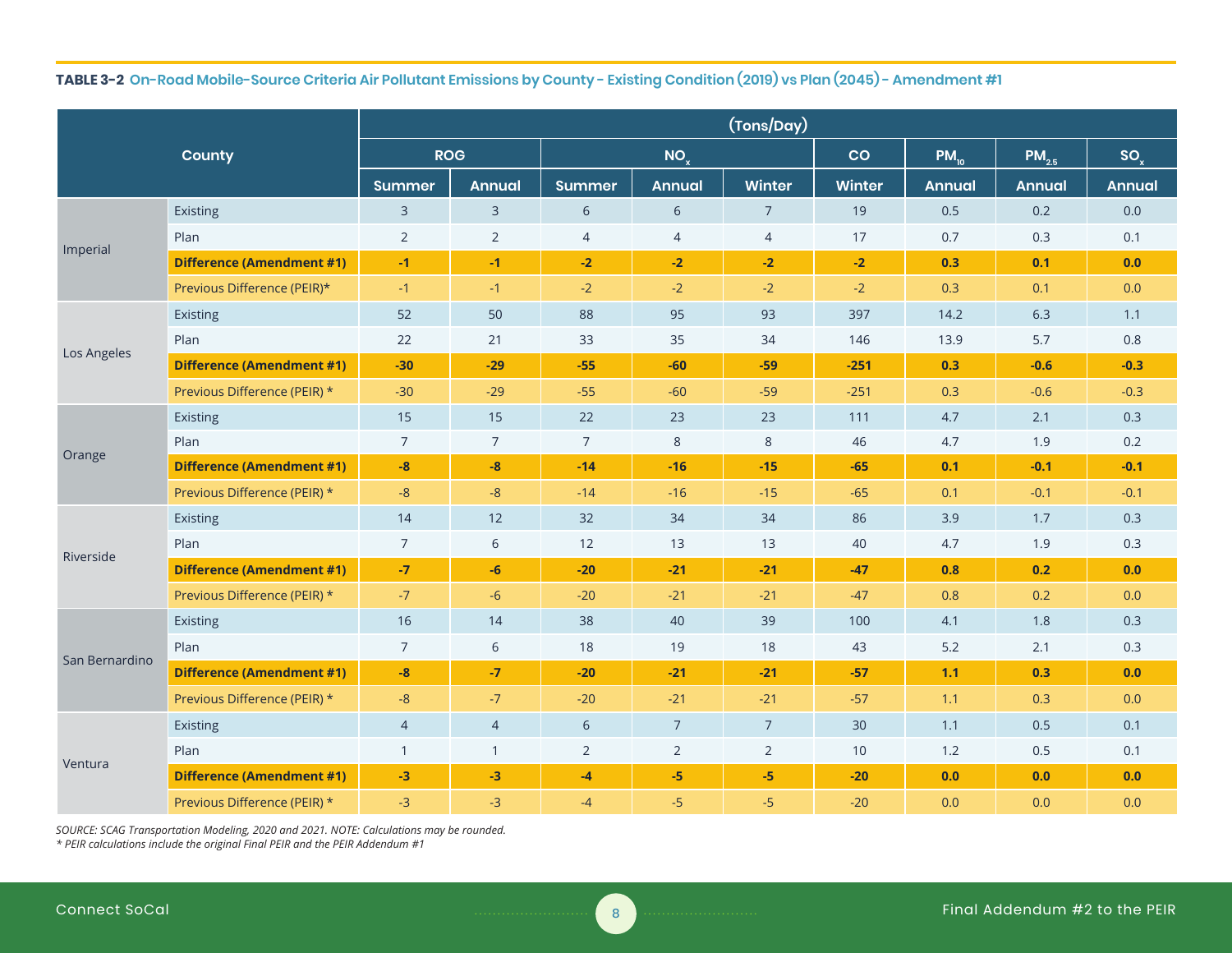or archeological resources and the disturbance of human remains. Incorporation of mitigation measures identified in the Connect SoCal PEIR would alleviate significant impacts associated with cultural resources (see Connect SoCal PEIR pp. 3.5-33 – 3.5- 42). The previous addendum to the Connect SoCal PEIR determined that changes to Connect SoCal would not result in new or substantially increased impacts with respect to cultural resources. Similarly, cultural resource impacts from the proposed projects included in this Addendum #2 would be expected to fall within the range of impacts previously identified in the Connect SoCal PEIR and addendum.

As noted in the PEIR, detailed project-level analysis, including project level mitigation measures, will be conducted by the implementing agency of each project.

The analysis in the certified Connect SoCal PEIR Cultural Resources Section and previous addendum, adequately addresses the range of cultural resource impacts that could result from Connect SoCal Amendment #1 at the program level. Thus, incorporation of the proposed changes to the Project List, contained in the Connect SoCal Amendment #1, would not result in any new significant impacts to cultural resources, or a substantial increase in the severity of impacts to cultural resources beyond those programmatically addressed in the Connect SoCal PEIR and previous addendum.

# **3.6 ENERGY**

The proposed changes to the Project List, identified in the Connect SoCal Amendment #1, are not expected to result in any new or a substantial increase in the severity of significant impacts to energy beyond those already described in the previously certified Connect SoCal PEIR and PEIR Addendum #1. The Connect SoCal PEIR identified less than significant impacts with respect to wasteful, inefficient, or unnecessary consumption of energy resources and interference with state or local plan for renewable energy or energy efficiency (see Connect SoCal PEIR pp. 3.6-32 – 3.5-43). The previous addendum to the Connect SoCal PEIR determined that changes to Connect SoCal would not result in new or substantially increased impacts with respect to energy. Similarly, energy impacts from the proposed projects included in this Addendum #2 would be expected to fall within the range of impacts previously identified in the Connect SoCal PEIR and addendum.

As shown in **TABLE 3-3**, SCAG Region Estimated Transportation Fuel Consumption – Amendment #1), below, the estimated transportation fuel consumption for the SCAG region would remain similar to what was analyzed for the Connect SoCal, with a slight reduction to the estimated daily fuel consumption. The 20.3 percentage reduction of fuel used compared to existing conditions (base year 2019) would remain the same. As such, no new or substantial impacts would occur when compared to the previously certified Connect SoCal PEIR and previous addendum.

As noted in the PEIR, detailed project-level analysis, including project level mitigation measures, will be conducted by the implementing agency of each project.

The analysis in the certified Connect SoCal PEIR Energy Section and previous addendum, adequately addresses the range of energy impacts that could result from Connect SoCal Amendment #1 at the program level. Thus, incorporation of the

**TABLE 3-3 SCAG Region Estimated Transportation Fuel Consumption - Amendment #1**

|                     | <b>Fuel Consumed</b>                         |                                              |                                        |  |
|---------------------|----------------------------------------------|----------------------------------------------|----------------------------------------|--|
| Year                | <b>Billion</b><br><b>Gallons</b><br>per Year | <b>Thousand</b><br><b>Gallons</b><br>per Day | Percentage<br>under<br><b>Existing</b> |  |
| 2019                | 8.3                                          | 22,876                                       |                                        |  |
| 2045 Baseline       | 7.0                                          | 19,052                                       | $-16.7%$                               |  |
| <b>Amendment #1</b> | 6.7                                          | 18,239                                       | $-20.3%$                               |  |
| PFIR*               | 6.7                                          | 18,241                                       | $-20.3%$                               |  |

*SOURCE: SCAG Transportation Modeling, 2020 and 2021. NOTE: Calculations may be rounded. \* PEIR calculations include the original Final PEIR and the PEIR Addendum #1*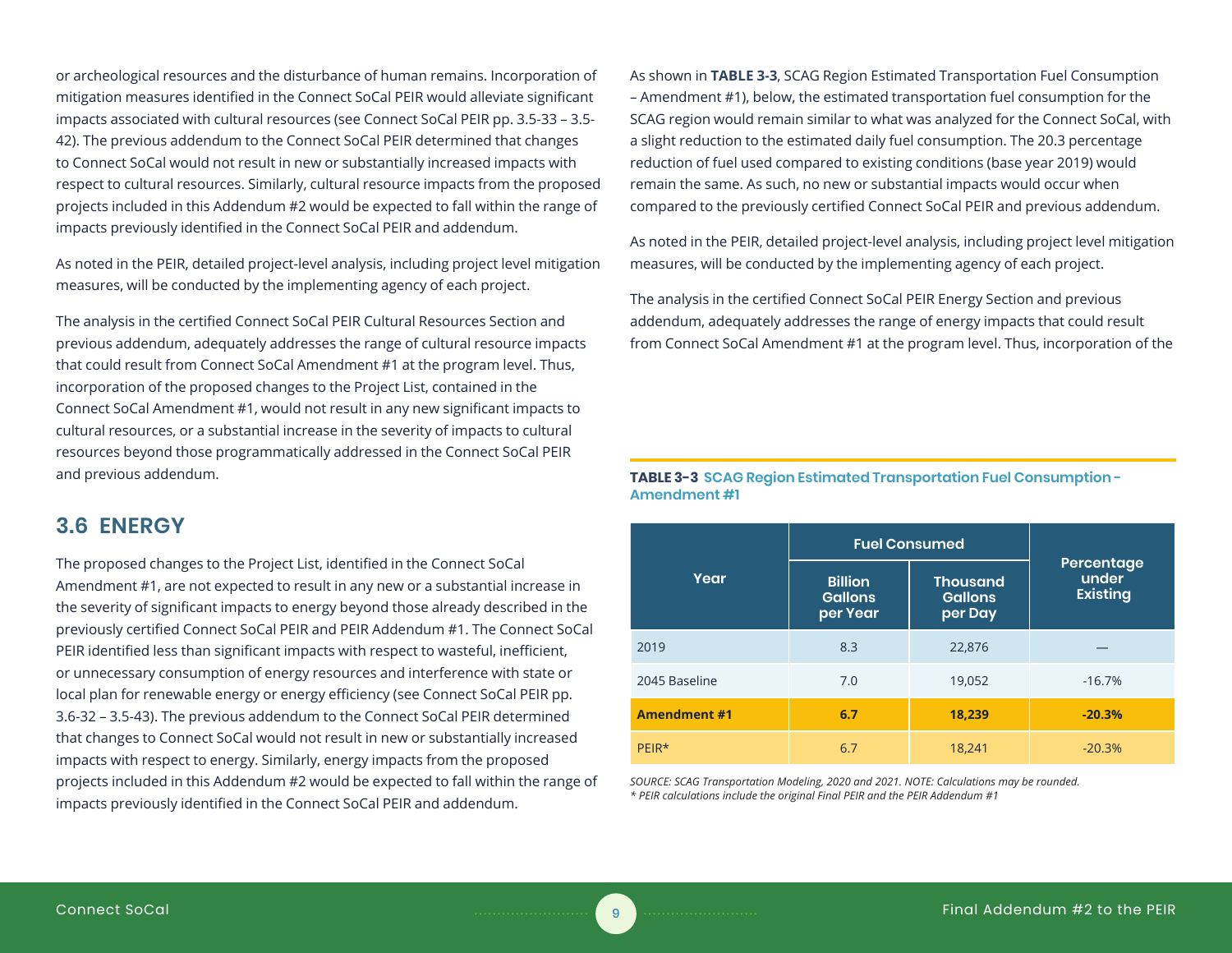proposed changes to the Project List, contained in the Connect SoCal Amendment #1, would not result in any new significant impacts to energy, or a substantial increase in the severity of impacts to energy beyond those programmatically addressed in the Connect SoCal PEIR and previous addendum.

# **3.7 GEOLOGY AND SOILS**

The proposed changes to the Project List, identified in the Connect SoCal Amendment #1, are not expected to result in any new or a substantial increase in the severity of significant impacts to geology and soils beyond those already identified in the previously certified Connect SoCal PEIR and PEIR Addendum #1. The Connect SoCal PEIR identified less than significant impacts with respect to the risk of loss, injury, or death involving: rupture of a known earthquake fault, seismic ground shaking or ground failure (including liquefaction and landslides); geologic units or soils that are unstable or expansive; or soils incapable of supporting the use of septic tanks or alternative wastewater disposal systems. The Connect SoCal PEIR identified potential significant impacts with respect to destruction of a unique paleontological resource or site geologic feature. Incorporation of mitigation measures identified in the Connect SoCal PEIR would alleviate significant impacts associated with geology and soils (see Connect SoCal PEIR pp. 3.7-31 – 3.7-51). The previous addendum to the Connect SoCal PEIR determined that changes to Connect SoCal would not result in new or substantially increased impacts with respect to geology and soils. Similarly, geology and soil impacts from the proposed projects included in this Addendum #2 would be expected to fall within the range of impacts previously identified in the Connect SoCal PEIR and addendum.

As noted in the PEIR, detailed project-level analysis, including project level mitigation measures, will be conducted by the implementing agency of each project.

The analysis in the certified Connect SoCal PEIR Geology and Soils Section and previous addendum, adequately addresses the range of geology and soil impacts that could result from Connect SoCal Amendment #1 at the program level. Thus, incorporation of the proposed changes to the Project List, contained in the Connect SoCal Amendment #1, would not result in any new significant impacts to geology and soils, or a substantial increase in the severity of impacts to geology and soils beyond those programmatically addressed in the Connect SoCal PEIR

and previous addendum.

# **3.8 GREENHOUSE GAS EMISSIONS**

The proposed changes to the Project List, identified in the Connect SoCal Amendment #1, are not expected to result in any new or a substantial increase in the severity of significant impacts to greenhouse gas (GHG) emissions beyond those already identified in the Connect SoCal PEIR and PEIR Addendum #1. The Connect SoCal PEIR identifies two thresholds of significance with respect to GHG emissions: does the Plan (1) generate greenhouse gas emissions, either directly or indirectly, that may have a significant impact on the environment and (2) conflict with an applicable plan, policy, or regulation adopted for the purpose of reducing the emissions of greenhouse gases. The PEIR found that implementation of Connect SoCal would result in significant and unavoidable impacts for both thresholds, but the Plan complied with SB 375 as it would meet the GHG emissions reduction targets determined by the California Air Resources Board (CARB). Incorporation of mitigation measures identified in the Connect SoCal PEIR would alleviate significant impacts associated with GHG emissions (see Connect SoCal PEIR pp. 3.8-61 – 3.8- 81). The previous addendum to the Connect SoCal PEIR determined that changes to Connect SoCal would not result in new or substantially increased impacts with respect to GHG emissions. Similarly, GHG emissions impacts from the proposed projects included in this Addendum #2 would be expected to fall within the range of impacts previously identified in the Connect SoCal PEIR and addendum.

Based on the analysis for the Connect SoCal PEIR, transportation emissions for this PEIR Addendum #2 include on-road mobile sources such as light and medium duty vehicles, heavy duty trucks, and buses (**TABLE 3-4**, Greenhouse Gas Emissions from On-Road Vehicles in the SCAG Region – Amendment #1) and off-road emission sources such as rail, aviation, and ocean going vessels (**TABLE 3-5**, Greenhouse Gas Emissions from Off-Road Vehicles in the SCAG Region – Amendment #1).

Similar to Connect SoCal, Connect SoCal Amendment #1 would result in approximately 63.4 million metric tons per year CO2e total GHG emissions from on-road vehicles and 10.1 million metric tons per year CO2e from off-road vehicles in 2045, as shown in **TABLE 3-5** and **TABLE 3-6**, below. According to **TABLE 3-6**, Greenhouse Gas Emissions from On-Road and Off-Road Sources in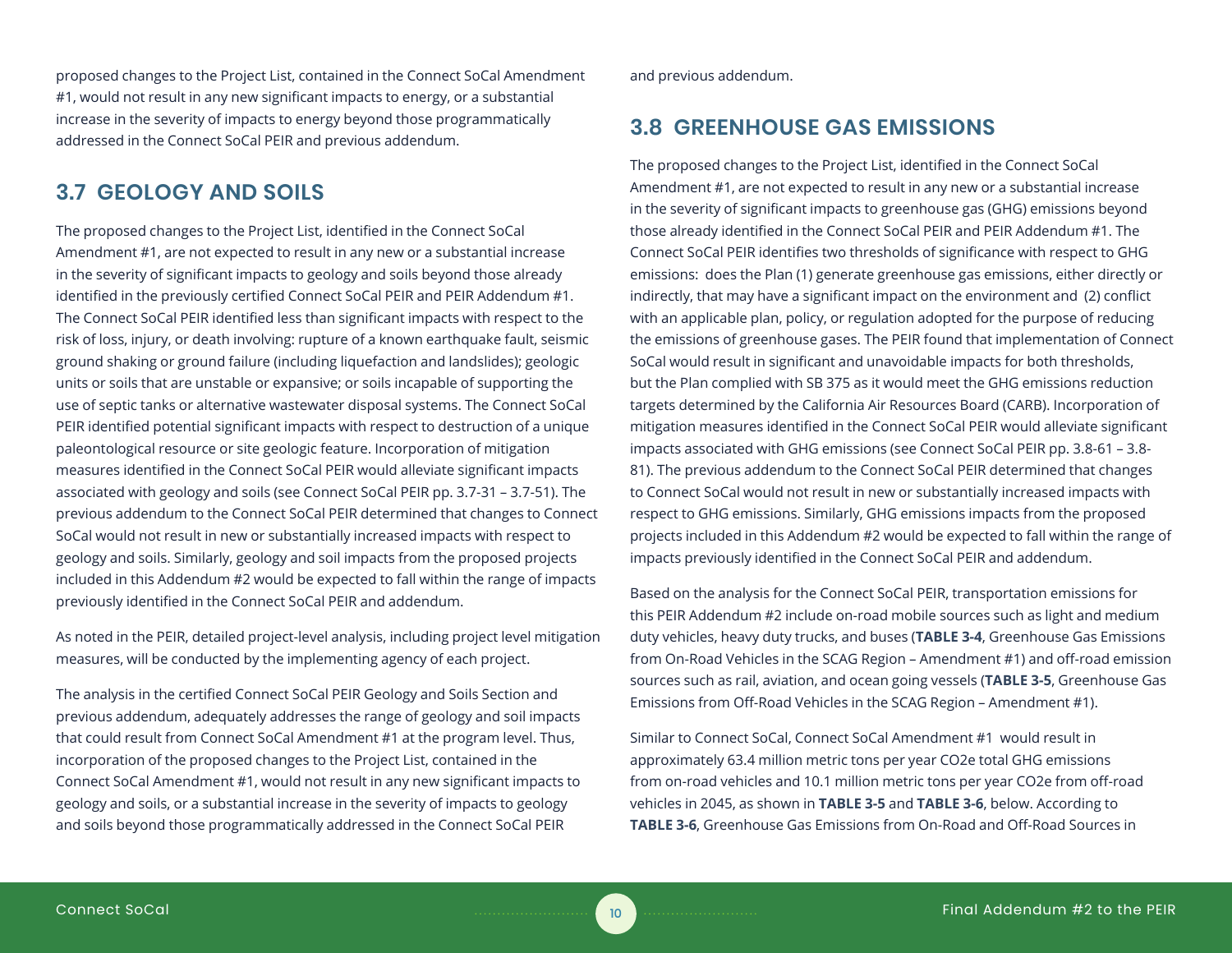#### **TABLE 3-4 Greenhouse Gas Emissions from On-Road Vehicles in the SCAG Region (Million Metric Tons Per Year) - Amendment #1**

|                                                                                  | <b>2019 Based Year</b> |                 |          | $2045$ (Plan)   |                 |          |
|----------------------------------------------------------------------------------|------------------------|-----------------|----------|-----------------|-----------------|----------|
| <b>On-Road Vehicles</b>                                                          | CO <sub>2</sub>        | CH <sub>4</sub> | $N_{20}$ | CO <sub>2</sub> | CH <sub>4</sub> | $N_{20}$ |
| Light and Medium Duty Vehicles                                                   | 59.46                  | 0.002           | 0.0009   | 37.46           | 0.001           | 0.0002   |
| <b>Heavy Duty Trucks</b>                                                         | 15.47                  | 0.000           | 0.002    | 24.13           | 0.001           | 0.001    |
| <b>Buses</b>                                                                     | 1.50                   | 0.001           | 0.0002   | 1.38            | 0.000           | 0.0000   |
| On-Road Vehicles (Subtotal) in CO <sub>2</sub>                                   | 76.43                  | 0.004           | 0.003    | 62.98           | 0.002           | 0.001    |
| On-Road Vehicles (Subtotal) in CO <sub>2</sub> <sup>*</sup>                      | 76.43                  | 0.076           | 0.919    | 62.98           | 0.038           | 0.356    |
| Total GHG Emissions from on-road vehicles in CO <sub>2</sub> (Amendment #1)      | 77.4                   |                 |          | 63.4            |                 |          |
| Previous Total GHG Emissions from on-road vehicles in CO <sub>20</sub> (PEIR) ** | 77.4                   |                 |          | 63.4            |                 |          |

*SOURCE: SCAG Transportation Modeling, 2020 and 2021. NOTE: Calculations may be rounded.* 

*\*CO2 was converted to CO2e based on the Global Warming Potential (GWP): http://www.arb.ca.gov/cc/inventory/background/gwp.htm*

*\*\* PEIR calculations include the original Final PEIR and the PEIR Addendum #1*

### **TABLE 3-5 Greenhouse Gas Emissions from Off-Road Vehicles in the SCAG Region (Million Metric Tons Per Year) - Amendment #1**

|                                                                                   | <b>2019 Based Year</b> |                 |          | $2045$ (Plan)   |                 |          |
|-----------------------------------------------------------------------------------|------------------------|-----------------|----------|-----------------|-----------------|----------|
| <b>Off-Road Vehicles</b>                                                          | CO <sub>2</sub>        | CH <sub>a</sub> | $N_{20}$ | CO <sub>2</sub> | CH <sub>4</sub> | $N_{20}$ |
| Rail                                                                              | 2.16                   | 0.00            | 0.00     | 3.86            | 0.00            | 0.00     |
| Aviation                                                                          | 3.15                   | 0.00            | 0.00     | 1.97            | 0.00            | 0.00     |
| Ocean-going Vessel                                                                | 1.13                   | 0.00            | 0.00     | 3.95            | 0.00            | 0.00     |
| Other Transportaton Sources (Subtotal) in CO <sub>2</sub>                         | 6.45                   | 0.00            | 0.00     | 9.78            | 0.00            | 0.00     |
| Other Transportation Sources (Subtotal) in CO <sub>2</sub> <sup>*</sup>           | 6.45                   | 0.00            | 0.49     | 9.78            | 0.00            | 0.29     |
| Total GHG Emissions from off-road vehicles in CO <sub>2</sub> (Amendment #1)      | 6.9                    |                 |          | 10.1            |                 |          |
| Previous Total GHG Emissions from off-road vehicles in CO <sub>20</sub> (PEIR) ** | 6.9                    |                 |          | 10.1            |                 |          |

*SOURCE: SCAG Transportation Modeling, 2020 and 2021. NOTE: Calculations may be rounded.* 

*\*CO2 was converted to CO2e based on the Global Warming Potential (GWP): http://www.arb.ca.gov/cc/inventory/background/gwp.htm*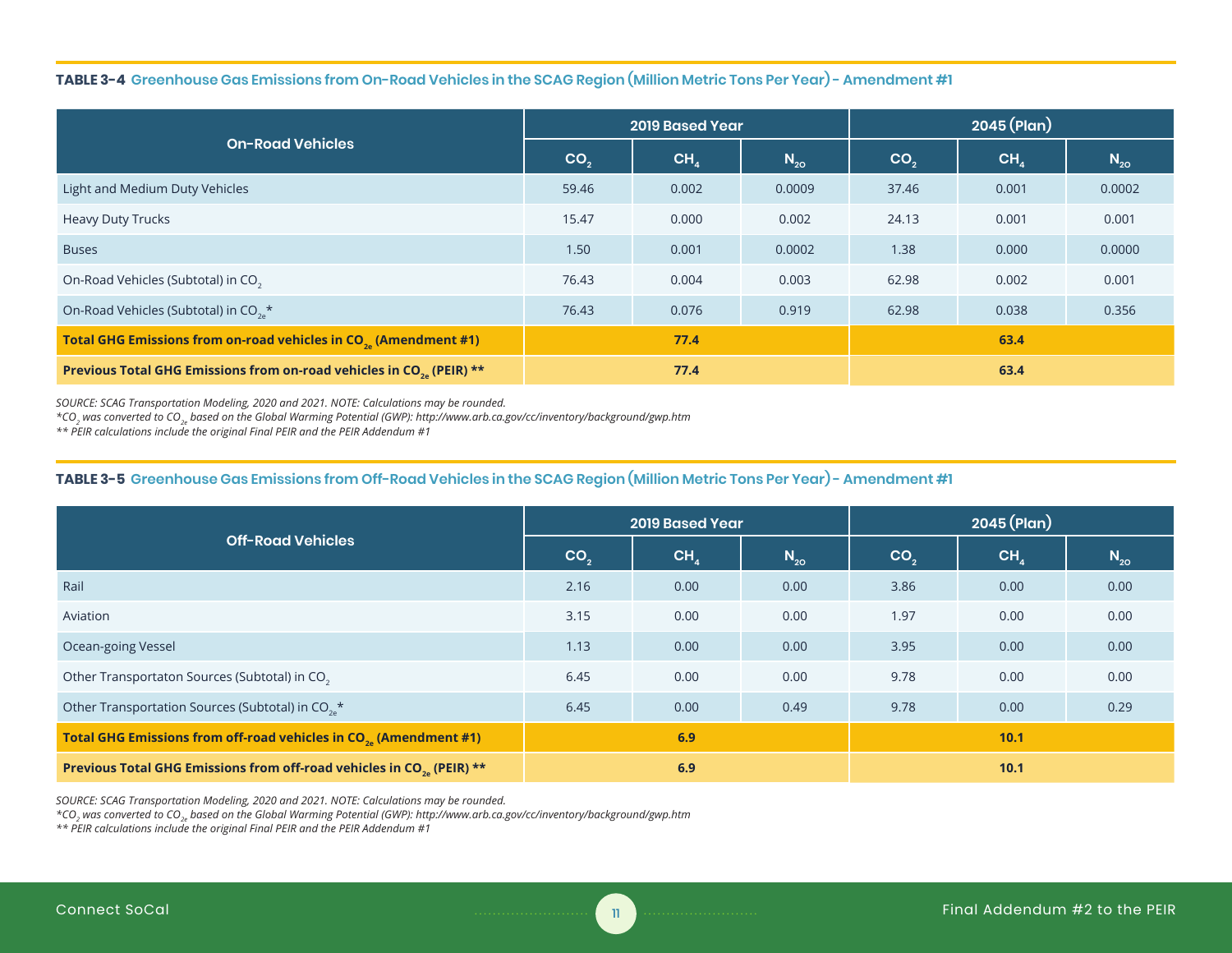the Transportation Sector in the SCAG Region – Amendment #1, Connect SoCal Amendment #1 would result in the same 14.9 percent GHG emission reduction estimated for Connect SoCal when compared to the 2019 baseline. Therefore, the proposed changes from the Connect SoCal Amendment #1 project list would result in similar GHG emissions from on road and off road vehicles.

SB 375 requires CARB to develop regional GHG emission reduction targets for cars and light-duty trucks for 2020 and 2035 (compared to 2005 emissions) for each of the state MPOs on a per capita basis. Each MPO is required to prepare an SCS as part of the RTP in order to meet these GHG emissions reduction targets by aligning transportation, land use, and housing strategies with respect to SB 375. For SCAG, the targets are to reduce per capita GHG emissions by 8 percent below 2005 levels by 2020 and 19 percent below 2005 levels by 2035. Determining the per capita CO2 emissions requires modeling vehicle miles traveled (VMT) by passenger vehicles and light trucks that emit CO2 and dividing the number by the total population.

According to **TABLE 3-7**, SB 375 Analysis – Amendment #1, per capita CO2 emissions from cars and light duty trucks (only) from Connect SoCal Amendment #1 would remain at 21.3 pounds per day in 2020. Amendment #1 would result in no change to the Plan's 8 percent decrease in per capita CO2 emissions from 2005 to 2020

and would achieve the 8 percent emissions reduction target by 2020 for the region set by SB 375. By 2035, Addendum #2 projects 18.7 pounds per day for per capita CO2 emissions from cars and light-duty trucks (only), similar to the Plan's original projection of 18.8 pounds per day for per capita CO2 emissions. Like the Plan, this represents a 19 percent decrease in per capita CO2 emissions from 2005 to 2035. This 19 percent decrease would achieve the 19 percent emissions reduction target set by CARB for 2035. CARB has not set per capita GHG emission reduction targets for passenger vehicles for the Plan's horizon year (2045). However, due to the projects and policies proposed by SCAG to reduce GHG emissions through transit improvements, traffic congestion management, emerging technology, and active transportation, the Plan's GHG emission reduction trajectory is expected to meet more aggressive GHG emission reductions by 2045. Additionally, Connect SoCal Amendment #1 would not interfere with the reduction strategies provided in the SCS, including congestion pricing, mileage-based user fees, and coworking at strategic locations. By meeting the SB 375 targets for 2020 and 2035, implementation of Connect SoCal Amendment #1 would continue to achieve SB 375 per capita GHG reduction targets for the SCAG region.

Furthermore, Amendment #1 would result in the same GHG reduction trajectory

|                                                                              | <b>2019 Based Year</b> | 2045 (Plan)** |
|------------------------------------------------------------------------------|------------------------|---------------|
| Total GHG Emissions from on-road vehicles in $CO_{2a}^*$                     | 77.4                   | 63.4          |
| Total GHG Emissions from other transportation sources in CO <sub>2</sub>     | 6.9                    | 10.1          |
| All Transportation Sector (On-Road and Off-Road Vehicles) in CO <sub>2</sub> | 84.4                   | 73.4          |
| Amendment #1 vs. 2019 Base Year                                              | $-14.9%$               |               |
| PEIR** vs. 2019 Base Year                                                    | $-14.9%$               |               |

#### **TABLE 3-6 Greenhouse Gas Emissions from On-Road and Off-Road Sources in the Transportation Sector in the SCAG Region - Amendment #1**

*SOURCE: SCAG Transportation Modeling, 2020 and 2021. NOTE: Calculations may be rounded.* 

*\*CO2 was converted to CO2e based on the Global Warming Potential (GWP): http://www.arb.ca.gov/cc/inventory/background/gwp.htm*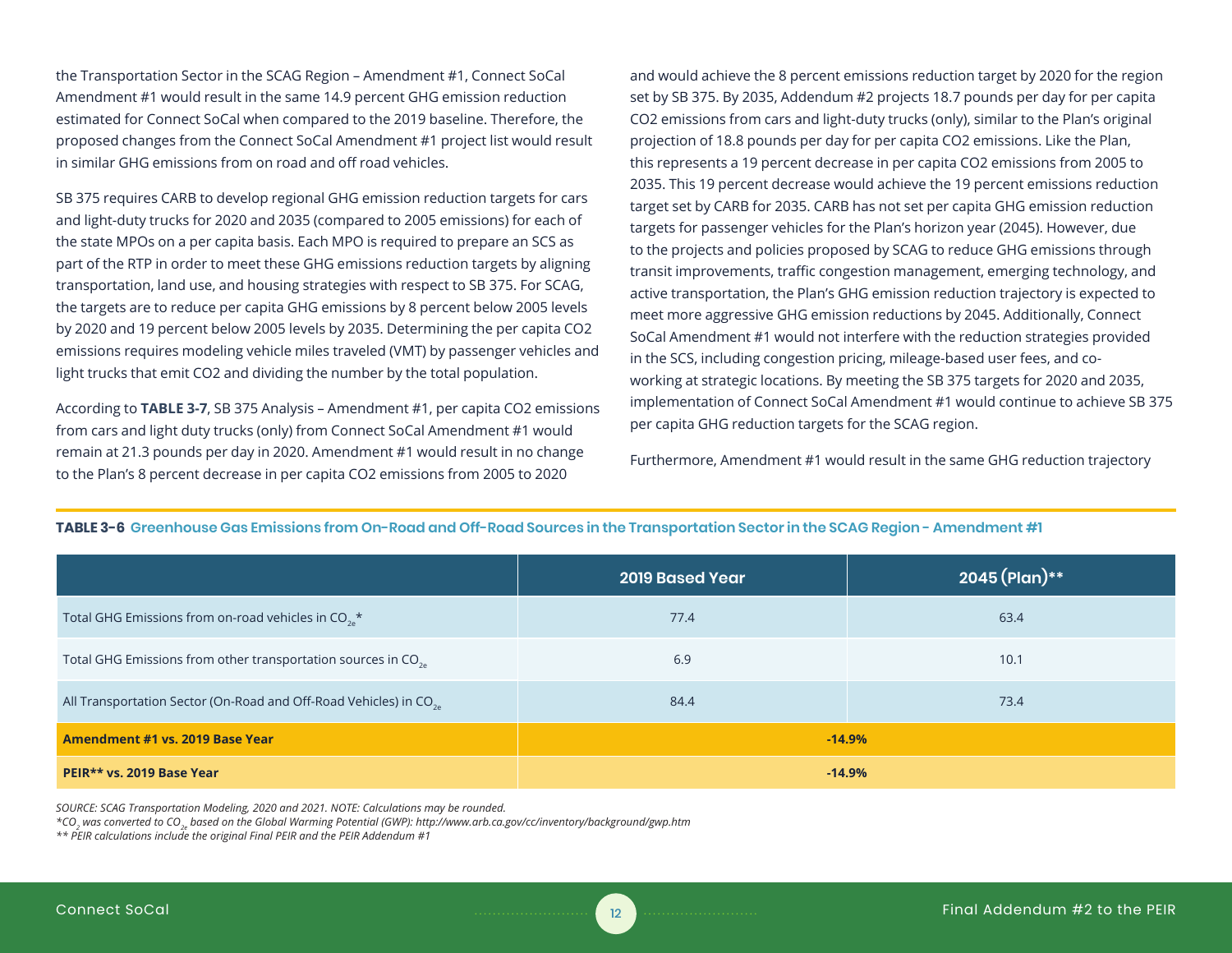as the original Plan and would not conflict with the State's long term GHG emission reduction goals.

As noted in the PEIR, detailed project-level analysis, including project level mitigation measures, will be conducted by the implementing agency of each project.

The analysis in the certified Connect SoCal PEIR Greenhouse Gas Emissions Section and previous addendum, adequately addresses the range of GHG emission impacts that could result from Connect SoCal Amendment #1 at the program level. Thus, incorporation of the proposed changes to the Project List, contained in the Connect SoCal Amendment #1, would not result in any new significant impacts to GHG emissions, or a substantial increase in the severity of impacts to GHG emissions beyond those programmatically addressed in the Connect SoCal PEIR and previous addendum.

|                                                           | 2005<br>(Baseline) | 2020<br>(Plan) | 2035<br>(Plan) |
|-----------------------------------------------------------|--------------------|----------------|----------------|
|                                                           |                    |                |                |
| Resident population (per 1,000)                           | 17,161             | 19,194         | 21,109         |
| CO2 emissions (per 1,000 tons)                            | $204.0*$           | $204.5**$      | $197.6***$     |
|                                                           |                    |                |                |
| Per capita emissions (pounds/day)                         | 23.8               | 21.3           | 18.7           |
| % difference from Amendment #1 (2020) to Baseline (2005)  | $-8%***$           |                |                |
| % difference from Amendment #1 (2035) to Baseline (2005)  | $-19%$ ****        |                |                |
| Previous % difference from Plan (2020) to Baseline (2005) | $-8%***$           |                |                |
| Previous % difference from Plan (2035) to Baseline (2005) | $-19%$ ****        |                |                |

*SOURCE: SCAG Transportation Modeling, 2020 and 2021. NOTE: Calculations may be rounded. \* Based on EMFAC2007*

*\*\* Based on EMFAC2014*

*\*\*\* Included off-model adjustments for 2035*

**TABLE 3-7 SB 375 Analysis - Amendment #1**

*\*\*\*\* Included EMFAC Adjustment*

# **3.9 HAZARDS AND HAZARDOUS MATERIALS**

The proposed changes to the Project List, identified in the Connect SoCal Amendment #1 are not expected to result in any new or a substantial increase in the severity of significant impacts to hazards and hazardous materials beyond those already identified in the previously certified Connect SoCal PEIR and PEIR Addendum #1. The Connect SoCal PEIR identified potential significant impacts with respect to the routine transport, use, or disposal of hazardous materials; reasonably foreseeable upset and accident conditions involving the release of hazardous materials; emission or handling hazardous materials within one-quarter mile of a school; be located on a hazardous materials site pursuant to Government Code Section 65962.5; result in a safety hazard or excessive noise for people residing or working within two miles of a public airport; interfere with an adopted emergency response plan or emergency evacuation plan; or expose people or structures to a significant risk of loss, injury or death involving wildland fires. Incorporation of mitigation measures identified in the Connect SoCal PEIR would alleviate significant impacts associated with hazards and hazardous materials (see Connect SoCal PEIR pp. 3.9-39 – 3.9-60). The previous addendum to the Connect SoCal PEIR determined that changes to Connect SoCal would not result in new or substantially increased impacts with respect to hazards and hazardous materials. Similarly, hazards and hazardous material impacts from the proposed projects included in this Addendum #2 would be expected to fall within the range of impacts previously identified in the Connect SoCal PEIR and addendum.

As noted in the PEIR, detailed project-level analysis, including project level mitigation measures, will be conducted by the implementing agency of each project.

The analysis in the certified Connect SoCal PEIR Hazards and Hazardous Materials Section and previous addendum, adequately addresses the range of hazard impacts that could result from Connect SoCal Amendment #1 at the program level. Thus, incorporation of the proposed changes to the Project List, contained in the Connect SoCal Amendment #1, would not result in any new significant impacts to hazards and hazardous materials, or a substantial increase in the severity of impacts to hazards and hazardous materials beyond those programmatically addressed in the Connect SoCal PEIR and previous addendum.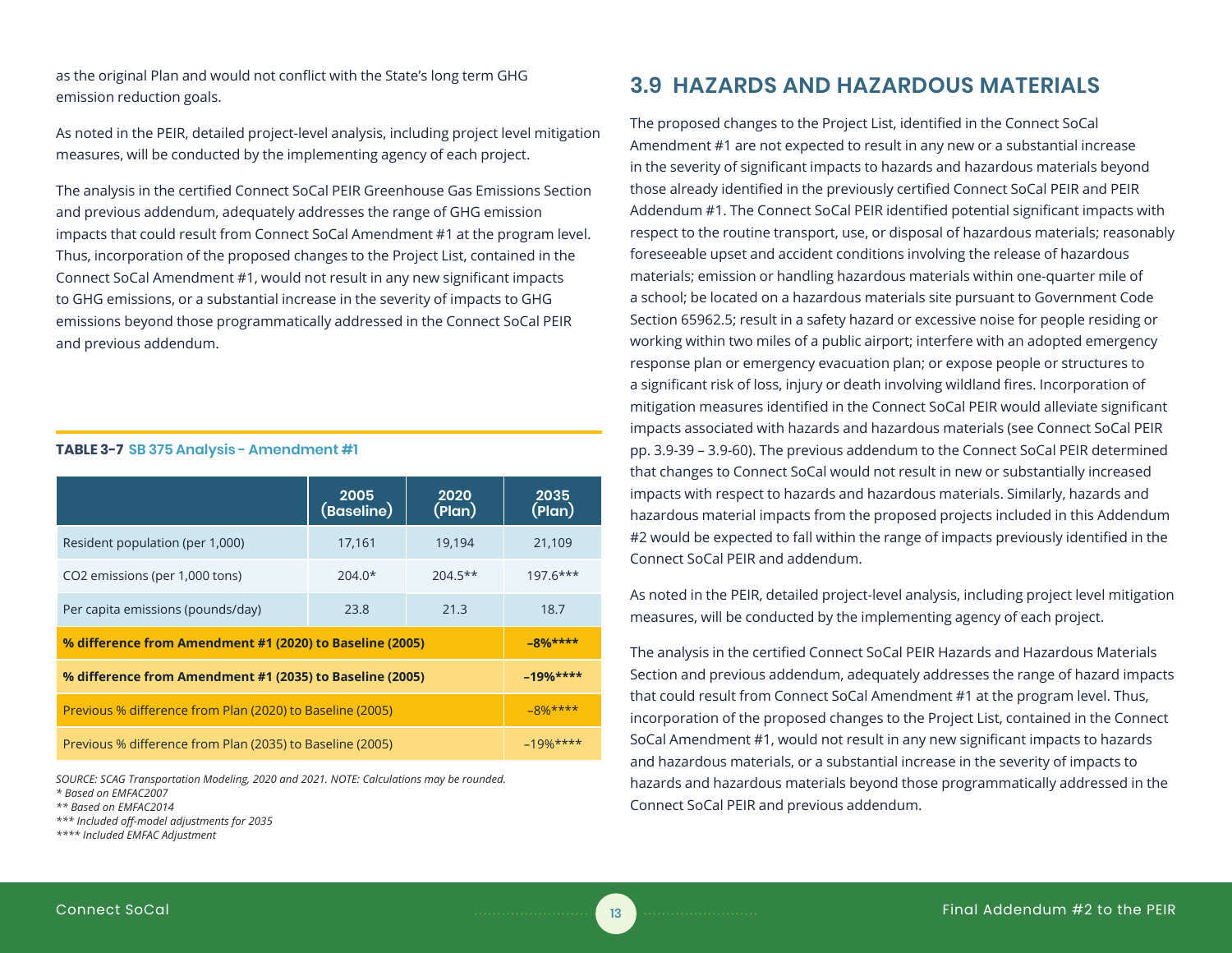# **3.10 HYDROLOGY AND WATER QUALITY**

The proposed changes to the Project List, identified in the Connect SoCal Amendment #1, are not expected to result in any new or a substantial increase in the severity of significant impacts to hydrology and water quality beyond those already identified in the previously certified Connect SoCal PEIR and PEIR Addendum #1. The Connect SoCal PEIR identified potential significant impacts with respect to water quality standards waste discharge requirements, and groundwater quality; groundwater supplies or interfere substantially with groundwater recharge; existing drainage patterns of the area; runoff water that would exceed the capacity of existing or planned stormwater drainage systems or providing substantial additional sources of polluted runoff; risk of flood hazard, tsunami, or seiches; and conflict with a water quality control plan or sustainable groundwater management plan. Incorporation of mitigation measures identified in the Connect SoCal PEIR would alleviate significant impacts associated with hydrology and water quality (see Connect SoCal PEIR pp. 3.10-52 – 3.10-72). The previous addendum to the Connect SoCal PEIR determined that changes to Connect SoCal would not result in new or substantially increased impacts with respect to hydrology and water quality. Similarly, hydrology and water quality impacts from the proposed projects included in this Addendum #2 would be expected to fall within the range of impacts previously identified in the Connect SoCal PEIR and addendum.

As noted in the PEIR, detailed project-level analysis, including project level mitigation measures, will be conducted by the implementing agency of each project.

The analysis in the certified Connect SoCal PEIR Hydrology and Water Quality Section and previous addendum, adequately addresses the range of hydrology and water quality impacts that could result from Connect SoCal Amendment #1 at the program level. Thus, incorporation of the proposed changes to the Project List, contained in the Connect SoCal Amendment #1, would not result in any new significant impacts to hydrology and water quality, or a substantial increase in the severity of impacts to hydrology and water quality beyond those programmatically addressed in the Connect SoCal PEIR and previous addendum.

# **3.11 LAND USE AND PLANNING**

The proposed changes to the Project List, identified in the Connect SoCal Amendment #1, are not expected to result in any new or a substantial increase in the severity of significant impacts to land use and planning beyond those already identified in the previously certified Connect SoCal PEIR and PEIR Addendum #1. The Connect SoCal PEIR identified potential significant impacts with respect to physically dividing an established community and land use plan, policy, or regulation adopted for the purpose of avoiding or mitigating an environmental effect. Incorporation of mitigation measures identified in the Connect SoCal PEIR would alleviate significant impacts associated with land use and planning (see Connect SoCal PEIR pp. 3.11- 40 – 3.11-56). The previous addendum to the Connect SoCal PEIR determined that changes to Connect SoCal would not result in new or substantially increased impacts with respect to land use and planning. Similarly, land use and planning impacts from the proposed projects included in this Addendum #2 would be expected to fall within the range of impacts previously identified in the Connect SoCal PEIR and addendum.

As noted in the PEIR, detailed project-level analysis, including project level mitigation measures, will be conducted by the implementing agency of each project.

The analysis in the certified Connect SoCal PEIR Land Use and Planning Section and previous addendum, adequately addresses the range of impacts that could result from Connect SoCal Amendment #1 at the program level. Thus, incorporation of the proposed changes to the Project List, contained in the Connect SoCal Amendment #1, would not result in any new significant impacts to land use and planning, or a substantial increase in the severity of impacts to land use and planning beyond those programmatically addressed in the Connect SoCal PEIR and previous addendum.

### **3.12 MINERAL RESOURCES**

The proposed changes to the Project List, identified in the Connect SoCal Amendment #1, are not expected to result in any new or a substantial increase in the severity of significant impacts to mineral resources beyond those already identified in the previously certified Connect SoCal PEIR and PEIR Addendum #1. The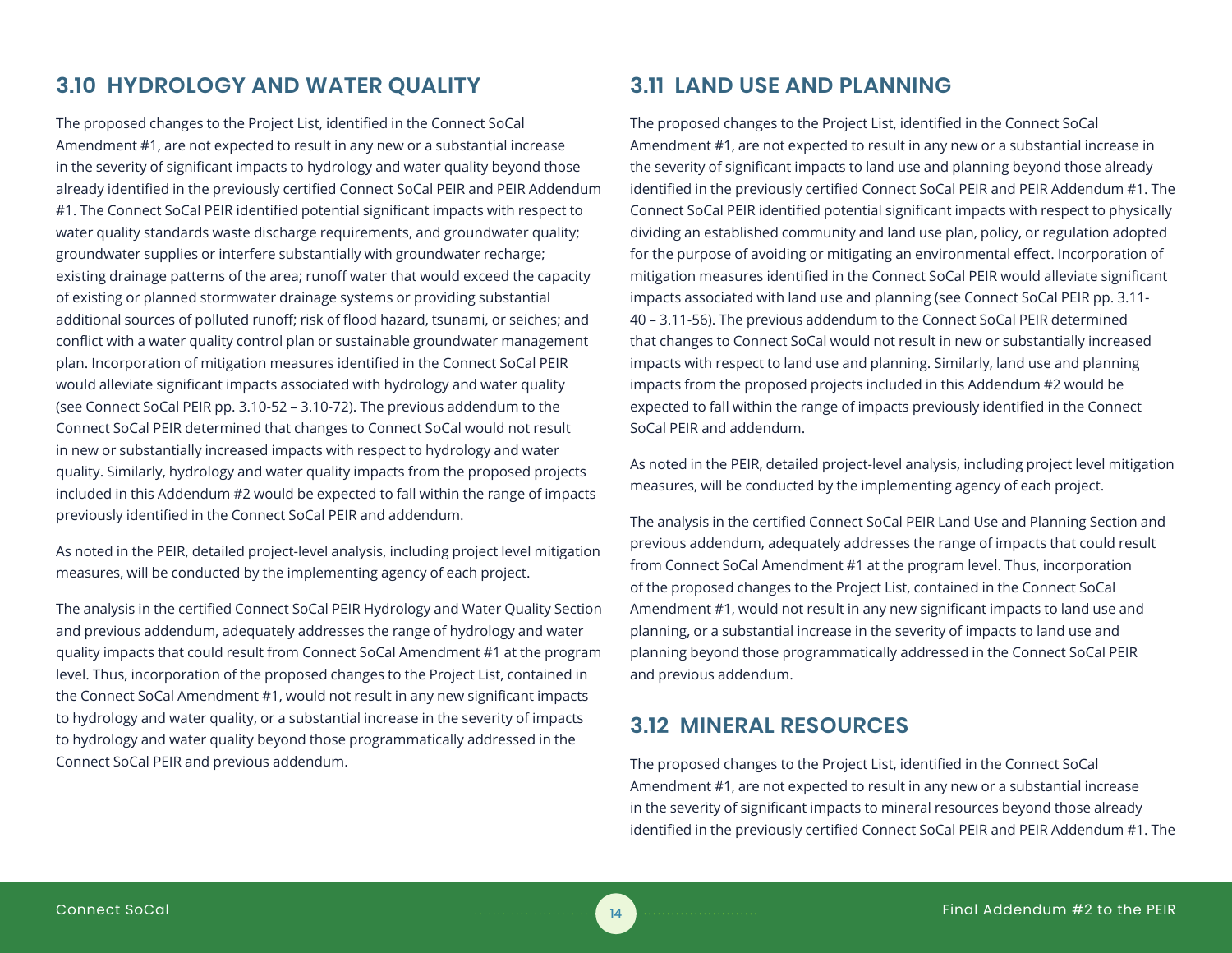Connect SoCal PEIR identified potential significant impacts with respect to the loss of availability of a known mineral resource that would be of value to the region and the residents of the state and the loss of availability of a locally important mineral resource recovery site delineated on a local general plan, specific plan or other land use plan. Incorporation of mitigation measures identified in the Connect SoCal PEIR would alleviate significant impacts associated with mineral resources (see Connect SoCal PEIR pp. 3.12-8 – 3.12-13). The previous addendum to the Connect SoCal PEIR determined that changes to Connect SoCal would not result in new or substantially increased impacts with respect to mineral resources. Similarly, mineral resource impacts from the proposed projects included in this Addendum #2 would be expected to fall within the range of impacts previously identified in the Connect SoCal PEIR and addendum.

As noted in the PEIR, detailed project-level analysis, including project level mitigation measures, will be conducted by the implementing agency of each project.

The analysis in the certified Connect SoCal PEIR Minerals Section and previous addendum, adequately addresses the range of mineral resource impacts that could result from Connect SoCal Amendment #1 at the program level. Thus, incorporation of the proposed changes to the Project List, contained in the Connect SoCal Amendment #1, would not result in any new significant impacts to mineral resources, or a substantial increase in the severity of impacts to mineral resources beyond those programmatically addressed in the Connect SoCal PEIR and previous addendum.

# **3.13 NOISE**

 The proposed changes to the Project List, identified in the Connect SoCal Amendment #1, are not expected to result in any new or a substantial increase in the severity of significant impacts to noise beyond those already identified in the previously certified Connect SoCal PEIR and PEIR Addendum #1. The Connect SoCal PEIR identified potential significant impacts with respect to ambient noise levels, groundborne vibration or noise levels, and exposure to excessive noise levels near airports. Incorporation of mitigation measures identified in the Connect SoCal PEIR would alleviate significant impacts associated with noise impacts (see Connect SoCal PEIR pp. 3.13-33 – 3.13-51). The previous addendum to the Connect SoCal PEIR

determined that changes to Connect SoCal would not result in new or substantially increased impacts with respect to noise. Similarly, noise impacts from the proposed projects included in this Addendum #2 would be expected to fall within the range of impacts previously identified in the Connect SoCal PEIR and addendum.

As noted in the PEIR, detailed project-level analysis, including project level mitigation measures, will be conducted by the implementing agency of each project.

The analysis in the certified Connect SoCal PEIR Noise Section and previous addendum, adequately addresses the range of noise impacts that could result from Connect SoCal Amendment #1 at the program level. Thus, incorporation of the proposed changes to the Project List, contained in the Connect SoCal Amendment #1, would not result in any new significant impacts to noise, or a substantial increase in the severity of impacts to noise beyond those programmatically addressed in the Connect SoCal PEIR and previous addendum.

# **3.14 POPULATION, HOUSING AND EMPLOYMENT**

 The proposed changes to the Project List, identified in the Connect SoCal Amendment #1, are not expected to result in any new or a substantial increase in the severity of significant impacts to population, housing, and employment beyond those already identified in the Connect SoCal PEIR and PEIR Addendum #1. The Connect SoCal PEIR identified potential significant impacts with respect to unplanned population growth and displacement of substantial numbers of existing people or housing. Incorporation of mitigation measures identified in the Connect SoCal PEIR would alleviate significant impacts associated with population, housing, and employment (see Connect SoCal PEIR pp. 3.14-21 – 3.14-31). The previous addendum to the Connect SoCal PEIR determined that changes to Connect SoCal would not result in new or substantially increased impacts with respect to population, housing, and employment. Similarly, population, housing, and employment impacts from the proposed projects included in this Addendum #2 would be expected to fall within the range of impacts previously identified in the Connect SoCal PEIR and addendum.

As noted in the PEIR, detailed project-level analysis, including project level mitigation measures, will be conducted by the implementing agency of each project.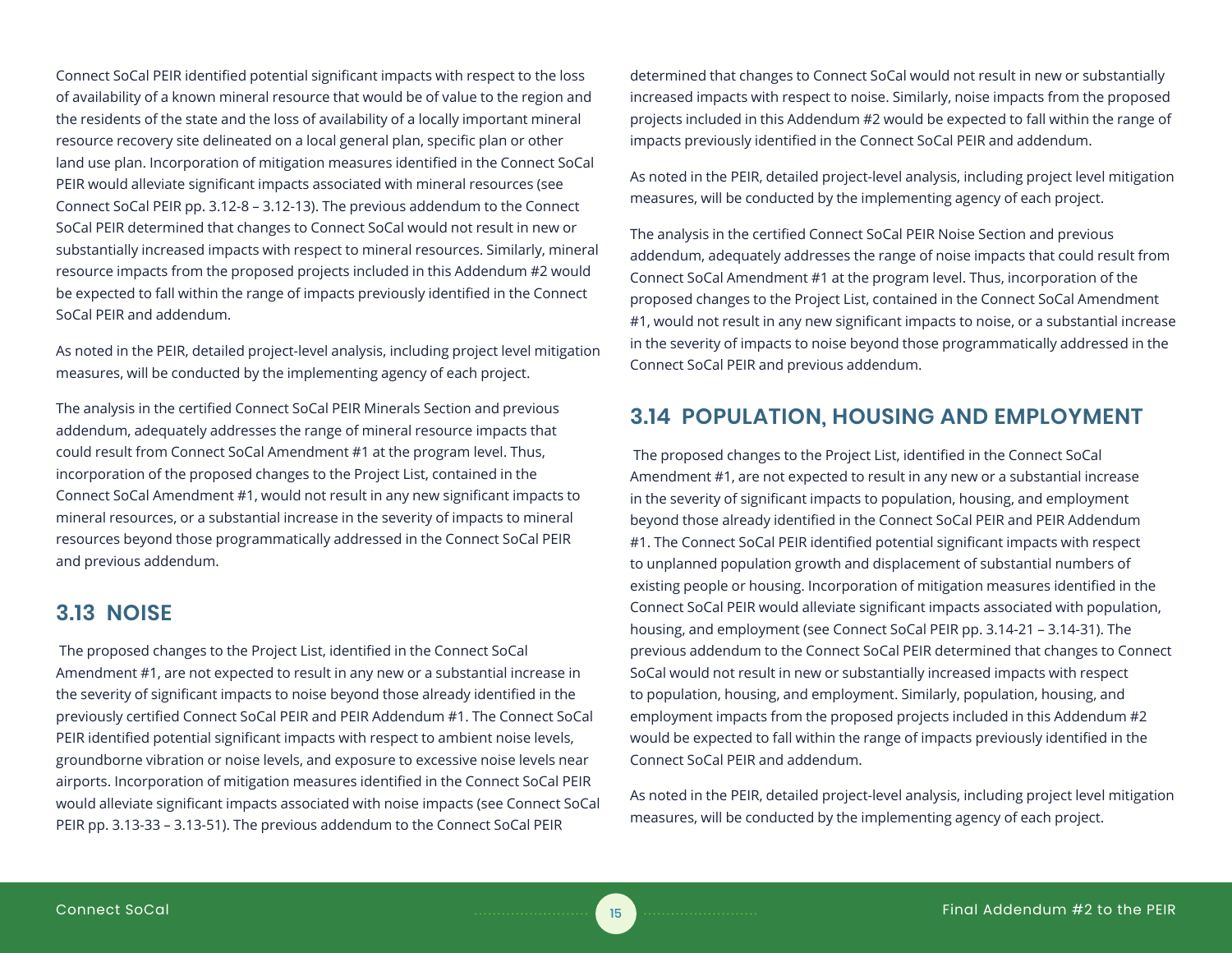The analysis in the certified Connect SoCal PEIR Population, Housing, and Employment Section and previous addendum, adequately addresses the range of population, housing, and employment impacts that could result from Connect SoCal Amendment #1 at the program level. Thus, incorporation of the proposed changes to the Project List, contained in the Connect SoCal Amendment #1, would not result in any new significant impacts or a substantial increase in the severity of impacts to population, housing, and employment beyond those programmatically addressed in the Connect SoCal PEIR and previous addendum.

# **3.15 PUBLIC SERVICES**

The proposed changes to the Project List, identified in the Connect SoCal Amendment #1, are not expected to result in any new or a substantial increase in the severity of significant impacts to public services beyond those already identified in the Connect SoCal PEIR and PEIR Addendum #1. The Connect SoCal PEIR identified potential significant impacts with respect to fire, police, school, and library facilities and service ratios. Incorporation of mitigation measures identified in the Connect SoCal PEIR would alleviate significant impacts associated with public services (see Connect SoCal PEIR pp. 3.15.1-15 – 3.15.4-6). The previous addendum to the Connect SoCal PEIR determined that changes to Connect SoCal would not result in new or substantially increased impacts with respect to public services. Similarly, public service impacts from the proposed projects included in this Addendum #2 would be expected to fall within the range of impacts previously identified in the Connect SoCal PEIR and addendum.

As noted in the PEIR, detailed project-level analysis, including project level mitigation measures, will be conducted by the implementing agency of each project.

The analysis in the certified Connect SoCal PEIR Public Services Section and previous addendum, adequately addresses the range of public services impacts that could result from Connect SoCal Amendment #1 at the program level. Thus, incorporation of the proposed changes to the Project List, contained in the Connect SoCal Amendment #1, would not result in any new significant impacts to public services, or a substantial increase in the severity of impacts to public services beyond those programmatically addressed in the Connect SoCal PEIR and previous addendum.

# **3.16 RECREATION**

The proposed changes to the Project List, identified in the Connect SoCal Amendment #1, are not expected to result in any new or a substantial increase in the severity of significant impacts to recreation beyond those already identified in the Connect SoCal PEIR and PEIR Addendum #1. The Connect SoCal PEIR identified potential significant impacts with respect to existing neighborhood and regional parks or other recreational facilities, park facilities, and service ratios. Incorporation of mitigation measures identified in the Connect SoCal PEIR would alleviate significant impacts associated with recreation (see Connect SoCal PEIR pp. 3.16-22 – 3.16-30). The previous addendum to the Connect SoCal PEIR determined that changes to Connect SoCal would not result in new or substantially increased impacts with respect to recreation. Similarly, recreation impacts from the proposed projects included in this Addendum #2 would be expected to fall within the range of impacts previously identified in the Connect SoCal PEIR and addendum.

As noted in the PEIR, detailed project-level analysis, including project level mitigation measures, will be conducted by the implementing agency of each project.

The analysis in the certified Connect SoCal PEIR Recreation Section and previous addendum, adequately addresses the range of recreation impacts that could result from Connect SoCal Amendment #1 at the program level. Thus, incorporation of the proposed changes to the Project List, contained in the Connect SoCal Amendment #1, would not result in any new significant impacts to recreation, or a substantial increase in the severity of impacts to recreation beyond those programmatically addressed in the Connect SoCal PEIR and previous addendum.

# **3.17 TRANSPORTATION, TRAFFIC, AND SAFETY**

The proposed changes to the Project List, identified in the Connect SoCal Amendment #1, are not expected to result in any new or a substantial increase in the severity of significant impacts to transportation, traffic, and security beyond those already identified in the Connect SoCal PEIR and PEIR Addendum #1. The Connect SoCal PEIR utilized data from the Regional Travel Demand Model to present a regional analysis for the impacts of the Connect SoCal PEIR on transportation. The Connect SoCal PEIR identified potential significant impacts with respect to: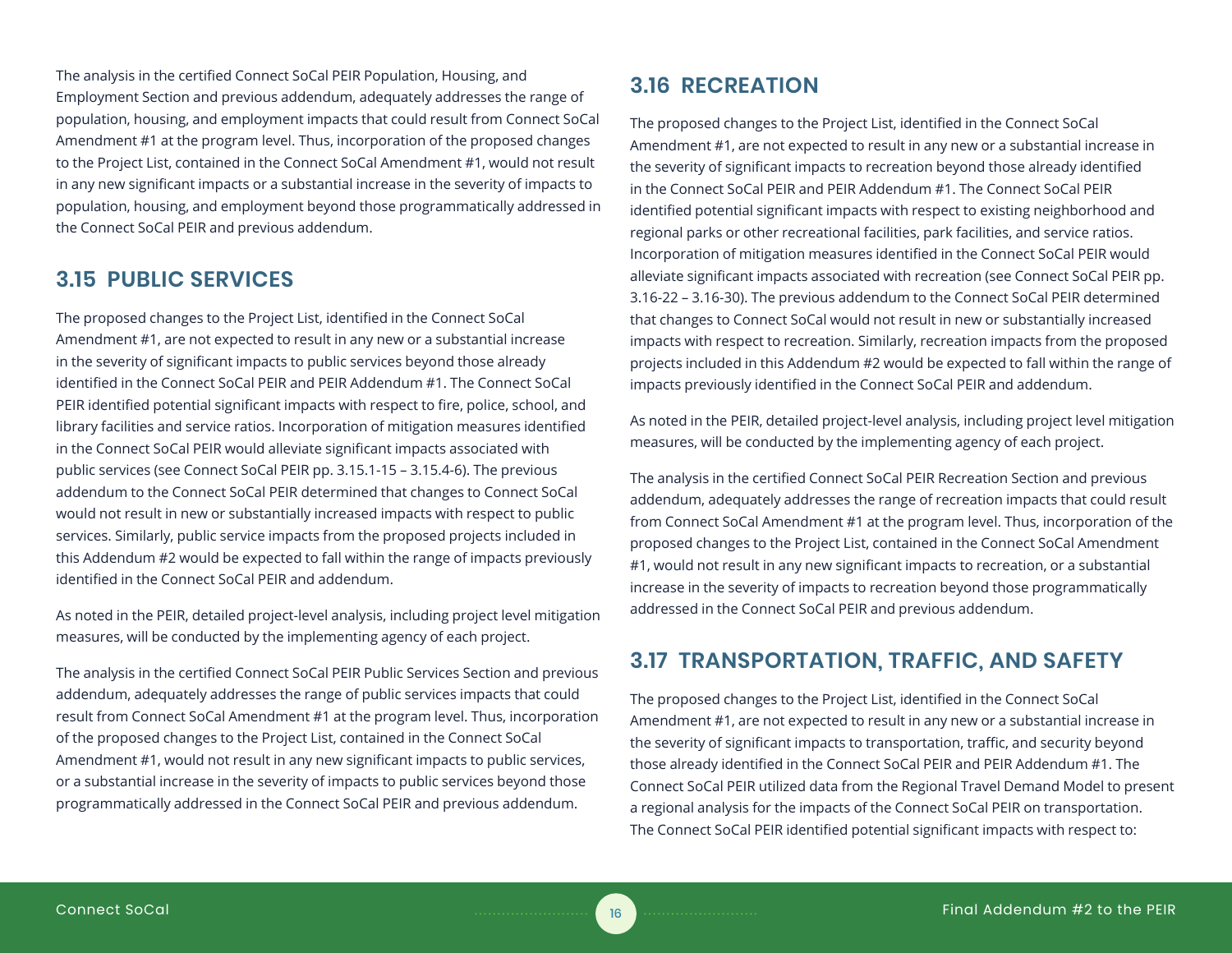programs, plans, ordinances or policies addressing the circulation system; CEQA Guidelines section 15064.3(b) including per capita Vehicle Miles Traveled (VMT); hazards due to geometric design feature; inadequate emergency access; and emergency response or evacuation plans. Incorporation of mitigation measures identified in the Connect SoCal PEIR would alleviate significant impacts associated with transportation, traffic, and safety impacts (see Connect SoCal PEIR pp. 3.17- 47 – 3.17-79). The previous addendum to the Connect SoCal PEIR determined that changes to Connect SoCal would not result in new or substantially increased impacts with respect to transportation, traffic, and safety. Similarly, transportation, traffic, and safety impacts from the proposed projects included in this Addendum #2 would be expected to fall within the range of impacts previously identified in the Connect SoCal PEIR and addendum.

As shown in **TABLE 3-8** Daily Vehicle Miles Traveled in 2019 and 2045 – Amendment #1 and **TABLE 3-9** VMT Per Capita by County – Amendment #1, Connect SoCal Amendment #1 would result in similar daily vehicle miles traveled and vehicle miles

traveled per capita throughout the SCAG region as previously disclosed in the PEIR. **TABLE 3-10** Total Daily Hours of Delay in 2019 and 2045 – Amendment #1 and **TABLE 3-11** Percentage of PM Peak Period Work Trips Completed within 45 Minutes – Amendment #1 indicate that there would be a slight increase in total hours of delay in 2045 and in the percentage of work trips of less than 45 minutes as a result of the Project List changes identified in the Connect SoCal Amendment #1. **TABLE 3-12** Percentage of Mode Share on Transit and Active Transportation – Amendment #1 indicates that minimal overall increase to the percentage of mode share on transit and active transportation would occur. As such, project changes are not expected to result in any new or substantial impacts when compared to the certified Connect SoCal PEIR and previous addendums. Therefore, no changes to analyses and transportation findings previously discussed in the certified Connect SoCal PEIR and previous addendum would occur.

As noted in the PEIR, detailed project-level analysis, including project level mitigation measures, will be conducted by the implementing agency of each project.

|                                  | In Thousands   |                 |                  |  |  |  |
|----------------------------------|----------------|-----------------|------------------|--|--|--|
| County                           | 2019 Base Year | 2045 No Project | <b>2045 Plan</b> |  |  |  |
| Imperial                         | 7,000          | 11,000          | 11,000           |  |  |  |
| Los Angeles                      | 231,000        | 253,000         | 239,000          |  |  |  |
| Orange                           | 79,000         | 85,000          | 83,000           |  |  |  |
| Riverside                        | 61,000         | 80,000          | 77,000           |  |  |  |
| San Bernardino                   | 63,000         | 85,000          | 81,000           |  |  |  |
| Ventura                          | 19,000         | 21,000          | 20,000           |  |  |  |
| <b>SCAG Total (Amendment #1)</b> | 460,000        | 536,000         | 511,000          |  |  |  |
| Previous SCAG Total (PEIR) *     | 460,000        | 536,000         | 511,000          |  |  |  |

#### **TABLE 3-8 Daily Vehicle Miles Traveled in 2019 and 2045 - Amendment #1**

*SOURCE: SCAG Transportation Modeling, 2020 and 2021. NOTE: Numbers are rounded to nearest thousand.*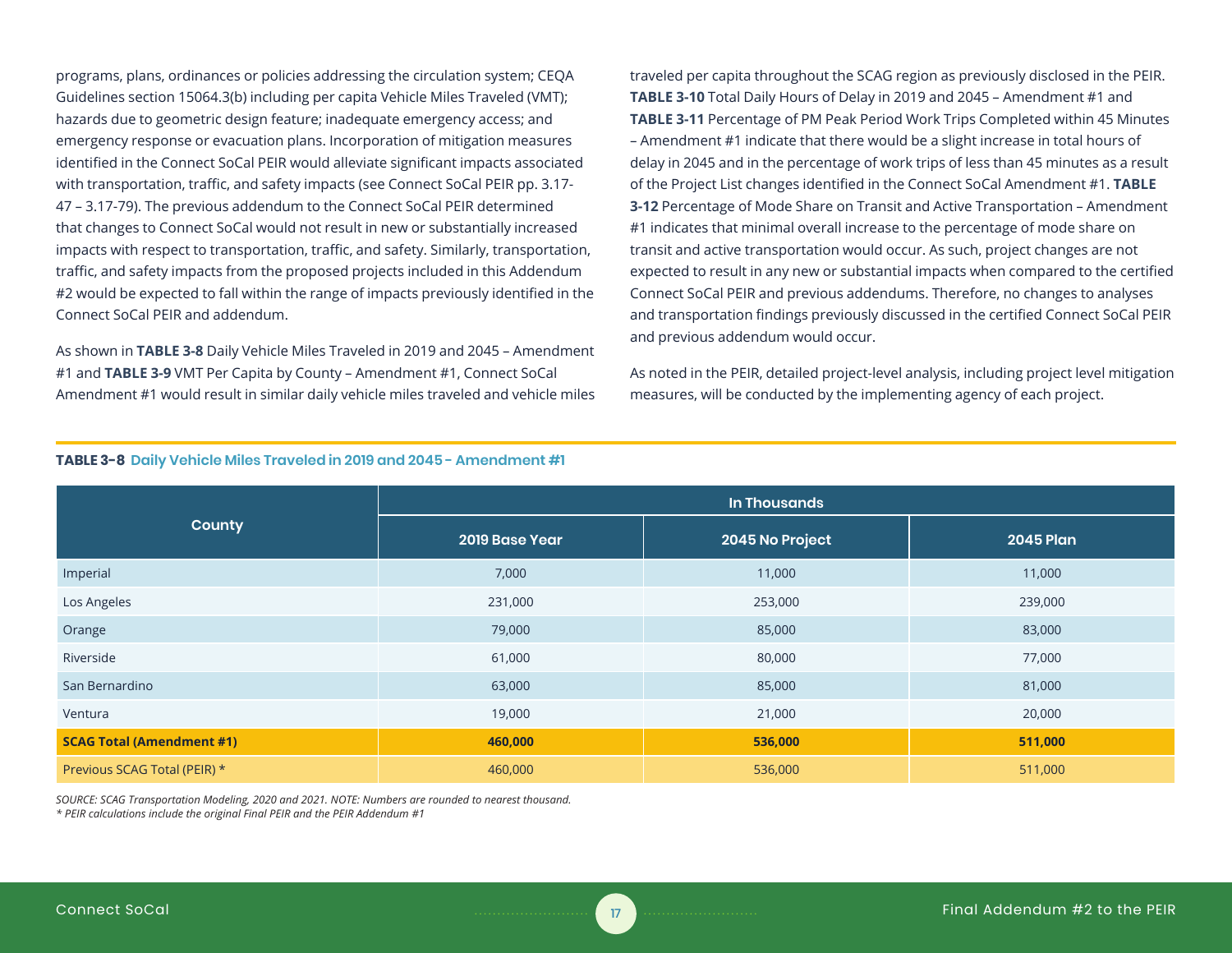#### **TABLE 3-9 VMT Per Capita by County - Amendment #1**

|                                |       | Light/Medium Duty Vehicles | <b>All Vehicles</b> |       |  |
|--------------------------------|-------|----------------------------|---------------------|-------|--|
| County                         | 2019  | 2045                       | 2019                | 2045  |  |
| Imperial                       | 29.69 | 32.36                      | 35.01               | 40.95 |  |
| Los Angeles                    | 21.47 | 19.22                      | 22.77               | 20.85 |  |
| Orange                         | 23.59 | 22.31                      | 24.73               | 23.83 |  |
| Riverside                      | 22.29 | 20.59                      | 24.95               | 23.91 |  |
| San Bernardino                 | 25.34 | 24.30                      | 28.82               | 29.34 |  |
| Ventura                        | 21.30 | 19.51                      | 22.44               | 21.10 |  |
| <b>Regional (Amendment #1)</b> | 22.45 | 20.72                      | 24.18               | 23.09 |  |
| Regional (PEIR) *              | 22.45 | 20.72                      | 24.18               | 23.10 |  |

*SOURCE: SCAG Transportation Modeling, 2020 and 2021. NOTE: Calculations may be rounded. \* PEIR calculations include the original Final PEIR and the PEIR Addendum #1*

#### **Table 3-10 Total Daily Hours of Delay in 2019**

| County                         | 2019 Base Year | 2045 No Project | <b>2045 Plan</b> |
|--------------------------------|----------------|-----------------|------------------|
| Imperial                       | 9,529          | 38,571          | 26,392           |
| Los Angeles                    | 1,685,849      | 2,048,956       | 1,588,653        |
| Orange                         | 438,551        | 546,434         | 393,755          |
| Riverside                      | 167,164        | 373,426         | 240,648          |
| San Bernardino                 | 151,356        | 320,519         | 198,871          |
| Ventura                        | 54,696         | 76,854          | 43,198           |
| <b>Regional (Amendment #1)</b> | 2,507,144      | 3,404,759       | 2,491,517        |
| Regional (PEIR) *              | 2,507,144      | 3,404,759       | 2,478,305        |

*SOURCE: SCAG Transportation Modeling, 2020 and 2021. NOTE: Calculations may be rounded. \* PEIR calculations include the original Final PEIR and the PEIR Addendum #1*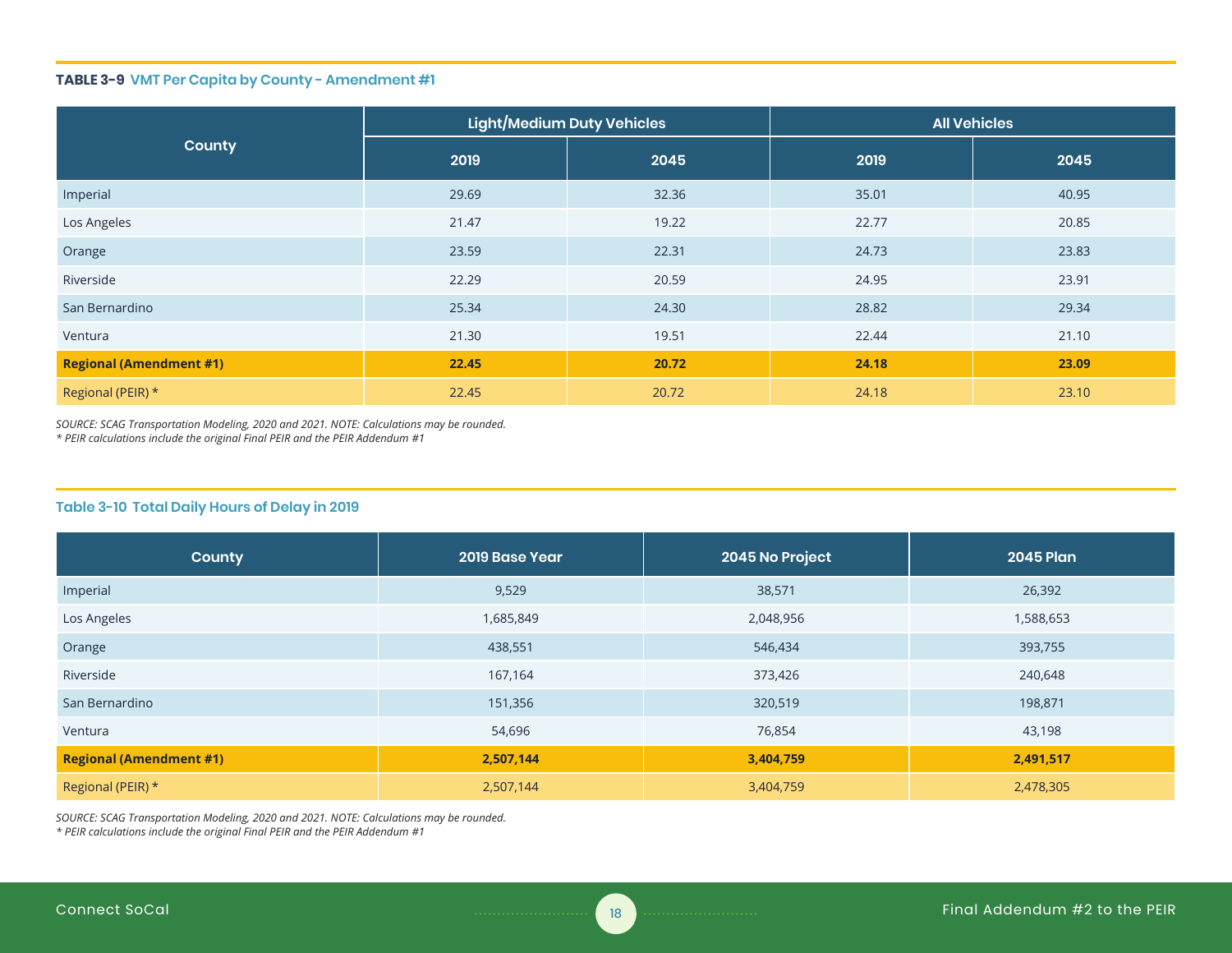#### **TABLE 3-11 Percentage of PM Peak Period Work Trips Completed Within 45 MInutes - Amendment #1**

| County                            | 2019 Base Year | 2045 No Project | <b>2045 Plan</b> |
|-----------------------------------|----------------|-----------------|------------------|
| AUTOS - SINGLE OCCUPANCY VEHICLES |                |                 |                  |
| Imperial                          | 93.54%         | 91.72%          | 91.24%           |
| Los Angeles                       | 79.50%         | 80.06%          | 86.01%           |
| Orange                            | 84.97%         | 86.08%          | 89.51%           |
| Riverside                         | 71.88%         | 73.97%          | 81.26%           |
| San Bernardino                    | 72.18%         | 74.67%          | 79.80%           |
| Ventura                           | 81.04%         | 83.49%          | 86.37%           |
| Region                            | 79.14%         | 80.09%          | 85.34%           |
| AUTOS - HIGH OCCUPANCY VEHICLES   |                |                 |                  |
| Imperial                          | 94.93%         | 92.13%          | 90.97%           |
| Los Angeles                       | 79.09%         | 78.09%          | 82.92%           |
| Orange                            | 85.89%         | 84.67%          | 88.78%           |
| Riverside                         | 71.00%         | 70.68%          | 79.72%           |
| San Bernardino                    | 73.76%         | 73.31%          | 80.11%           |
| Ventura                           | 83.70%         | 84.30%          | 88.38%           |
| Region                            | 79.45%         | 78.33%          | 83.76%           |
| <b>TRANSIT</b>                    |                |                 |                  |
| Imperial                          | 66.67%         | 59.39%          | 65.19%           |
| Los Angeles                       | 43.62%         | 42.58%          | 44.48%           |
| Orange                            | 60.03%         | 62.18%          | 57.88%           |
| Riverside                         | 69.74%         | 69.88%          | 65.57%           |
| San Bernardino                    | 67.06%         | 68.58%          | 61.88%           |
| Ventura                           | 67.91%         | 63.13%          | 64.03%           |
| <b>Region (Amendment #1)</b>      | 47.25%         | 46.68%          | 47.06%           |
| Region (PEIR) *                   | 47.25%         | 46.68%          | 47.04%           |

*SOURCE: SCAG Transportation Modeling, 2020 and 2021. NOTE: Calculations may be rounded.*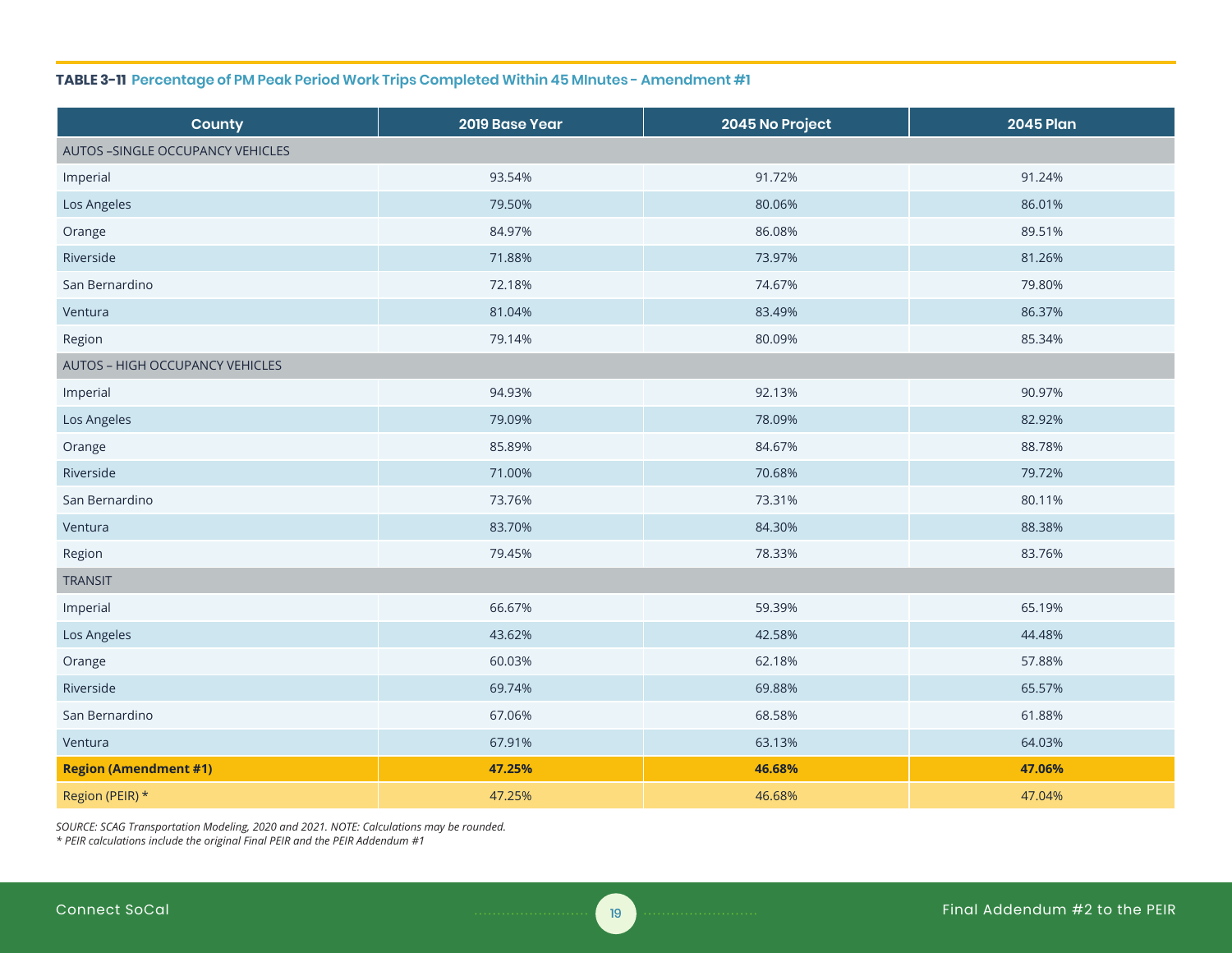The analysis in the certified Connect SoCal PEIR Transportation, Traffic, and Safety Section and previous addendum, adequately addresses the range of GHG emission impacts that could result from Connect SoCal Amendment #1 at the program level. Thus, incorporation of the proposed changes to the Project List, contained in the Connect SoCal Amendment #1, would not result in any new significant impacts to transportation, or a substantial increase in the severity of impacts beyond those programmatically addressed in the Connect SoCal PEIR and previous addendum.

# **3.18 TRIBAL CULTURAL RESOURCES**

The proposed changes to the Project List, identified in the Connect SoCal Amendment #1, are not expected to result in any new or a substantial increase in the severity of significant impacts to tribal resources beyond those already identified in the Connect SoCal PEIR and PEIR Addendum #1. The Connect SoCal PEIR identified potential significant impacts with respect to tribal cultural resources defined in Public Resources Code section 21074. SCAG met the requirements of AB 52 by performing the requisite tribal consultation as documented in Appendix 3.5

of the PEIR. Incorporation of mitigation measures identified in the Connect SoCal PEIR would alleviate significant impacts associated with tribal cultural resources (see Connect SoCal PEIR pp. 3.18-18 – 3.18-21). The previous addendum to the Connect SoCal PEIR determined that changes to Connect SoCal would not result in new or substantially increased impacts with respect to tribal cultural resources. Similarly, tribal cultural resource impacts from the proposed projects included in this Addendum #2 would be expected to fall within the range of impacts previously identified in the Connect SoCal PEIR and addendum.

As noted in the PEIR, detailed project-level analysis, including project level mitigation measures, will be conducted by the implementing agency of each project.

The analysis in the certified Connect SoCal PEIR Tribal Cultural Resources Section and previous addendum, adequately addresses the range of tribal cultural resource impacts that could result from Connect SoCal Amendment #1 at the program level. Thus, incorporation of the proposed changes to the Project List, contained in the Connect SoCal Amendment #1, would not result in any new significant

#### **TABLE 3-12 Percentage of Mode Share on Transit and Active Transportation - Amendment #1**

| <b>Mode Share</b>              | 2019 | 2045 No Project | <b>2045 Plan</b> |  |
|--------------------------------|------|-----------------|------------------|--|
| Walk                           | 7.8  | 7.7             | 8.6              |  |
| Bike                           | 1.4  | 1.6             | 2.1              |  |
| Transit                        | 2.0  | 2.4             | 3.8              |  |
| Total (Amendment #1)           | 11.2 | 11.8            | 14.5             |  |
| <b>Previous Total (PEIR) *</b> | 11.2 | 11.8            | 14.4             |  |
| <b>Total (Original Plan)</b>   | 14.0 | 14.4            | 18.9             |  |

*SOURCE: SCAG Transportation Modeling, 2020 and 2021. NOTE: Calculations may be rounded.*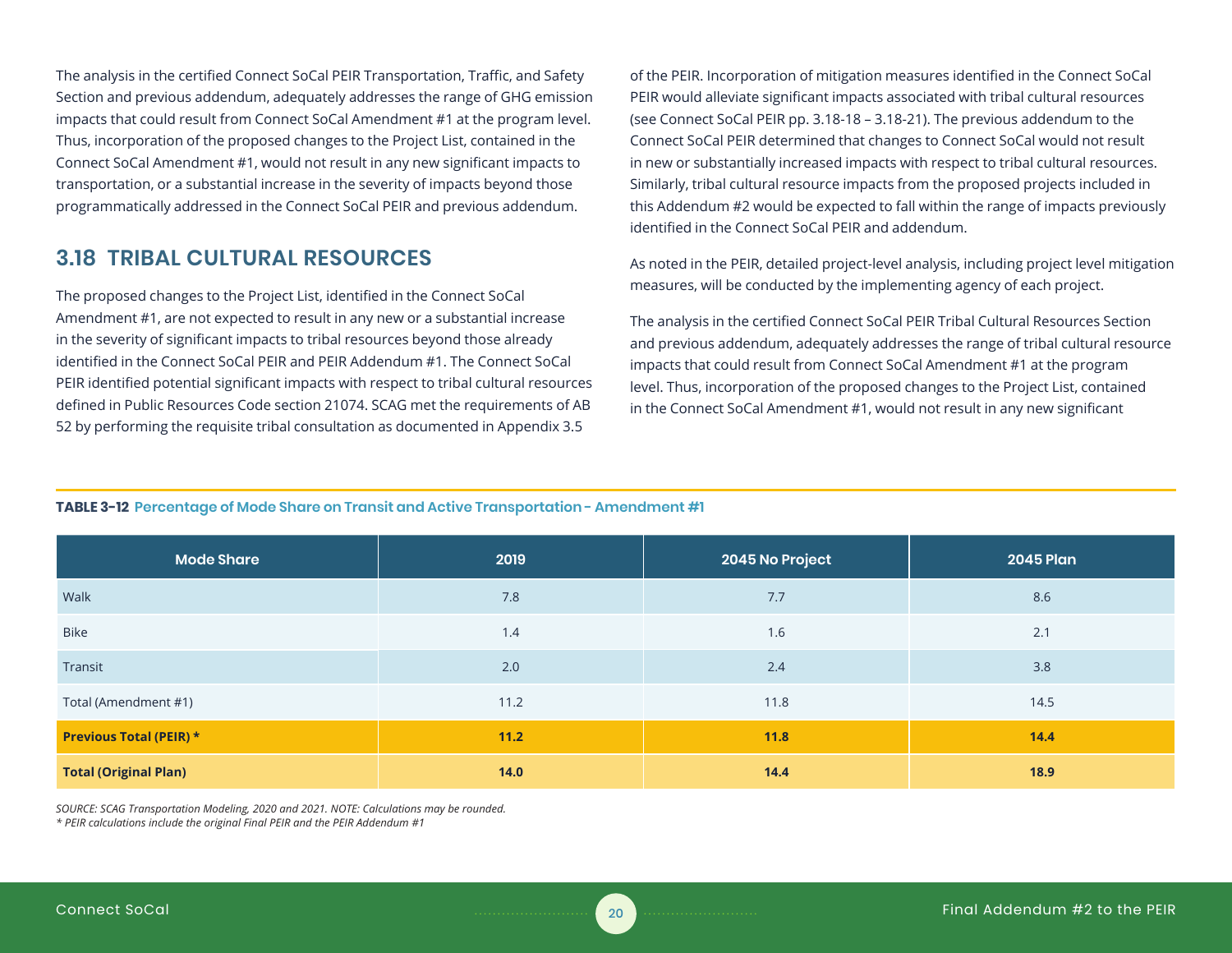impacts, or a substantial increase in the severity of impacts to tribal cultural resources beyond those programmatically addressed in the Connect SoCal PEIR and previous addendum.

# **3.19 UTILITIES AND SERVICE SYSTEMS**

The proposed changes to the Project List, identified in the Connect SoCal Amendment #1, are not expected to result in any new or a substantial increase in the severity of significant impacts to utilities and service systems beyond those already identified in the Connect SoCal PEIR and PEIR Addendum #1. The Connect SoCal PEIR identified potential significant impacts with respect to generating solid waste in excess of state or local standards or infrastructure capacity; nonattainment of solid waste reduction goals, or federal, state, and local management and reduction statutes and regulations; result in new or expanded wastewater treatment or storm drainage facilities or water facilities, which could

cause significant environmental effects; and inadequate wastewater or water supply capacity. Incorporation of mitigation measures identified in the Connect SoCal PEIR would alleviate significant impacts associated with utilities and service systems (see Connect SoCal PEIR pp. 3.19.1-12 – 3.19.3-25). The previous addendum to the Connect SoCal PEIR determined that changes to Connect SoCal would not result in new or substantially increased impacts with respect to utilities and service systems. Similarly, utilities and service systems impacts from the proposed projects included in this Addendum #2 would be expected to fall within the range of impacts previously identified in the Connect SoCal PEIR and addendum.

As indicated by **TABLE 3-13**, 2045 Plan Lane Miles by County (PM Peak Network) - Amendment #1 minimal changes to lane miles would occur as a result of the proposed changes to the Project List identified in the Connect SoCal Amendment #1. These changes are minor and would not substantially increase impervious surfaces.

As noted in the PEIR, detailed project-level analysis, including project level mitigation

| <b>County</b>                  | Freeway<br>(Mixed-Flow) | Toll*  | <b>Truck</b>             | Expressway/<br>Parkway   | <b>Principal</b><br><b>Arterial</b> | <b>Minor</b><br><b>Arterial</b> | <b>Collector</b> | Freeway<br>(HOV) | Ramp  | <b>Total</b><br>(All Facilities) |
|--------------------------------|-------------------------|--------|--------------------------|--------------------------|-------------------------------------|---------------------------------|------------------|------------------|-------|----------------------------------|
| Imperial                       | 417                     | $\sim$ | $\sim$                   | 323                      | 315                                 | 595                             | 2,463            | ٠                | 38    | 4,151                            |
| Los Angeles                    | 4,801                   | 354    | 153                      | 6                        | 8,462                               | 9,066                           | 6,957            | 380              | 946   | 31,125                           |
| Orange                         | 1,424                   | 565    | 16                       | $\overline{4}$           | 3,844                               | 3,104                           | 1,088            | 244              | 379   | 10,666                           |
| Riverside                      | 1,871                   | 269    | 13                       | 121                      | 1,509                               | 3,596                           | 5,723            | 45               | 361   | 13,510                           |
| San Bernardino                 | 2,604                   | 279    | 55                       | 256                      | 2,075                               | 4,665                           | 6,796            | 138              | 350   | 17,217                           |
| Ventura                        | 568                     | ٠      | $\overline{\phantom{a}}$ | $\overline{\phantom{a}}$ | 861                                 | 1,007                           | 1,059            | 60               | 123   | 3,677                            |
| <b>Total (Amendment #1)</b>    | 11,684                  | 1,467  | 237                      | 710                      | 17,066                              | 22,033                          | 24,086           | 866              | 2,197 | 80,346                           |
| <b>Previous Total (PEIR) *</b> | 11,676                  | 1,464  | 237                      | 710                      | 17,097                              | 22,034                          | 24,059           | 866              | 2,195 | 80,339                           |

#### **TABLE 3-13 2045 Plan Lane Miles by County (PM Peak Network) - Amendment #1**

*SOURCE: SCAG Transportation Modeling, 2020 and 2021. NOTE: Calculations may be rounded.*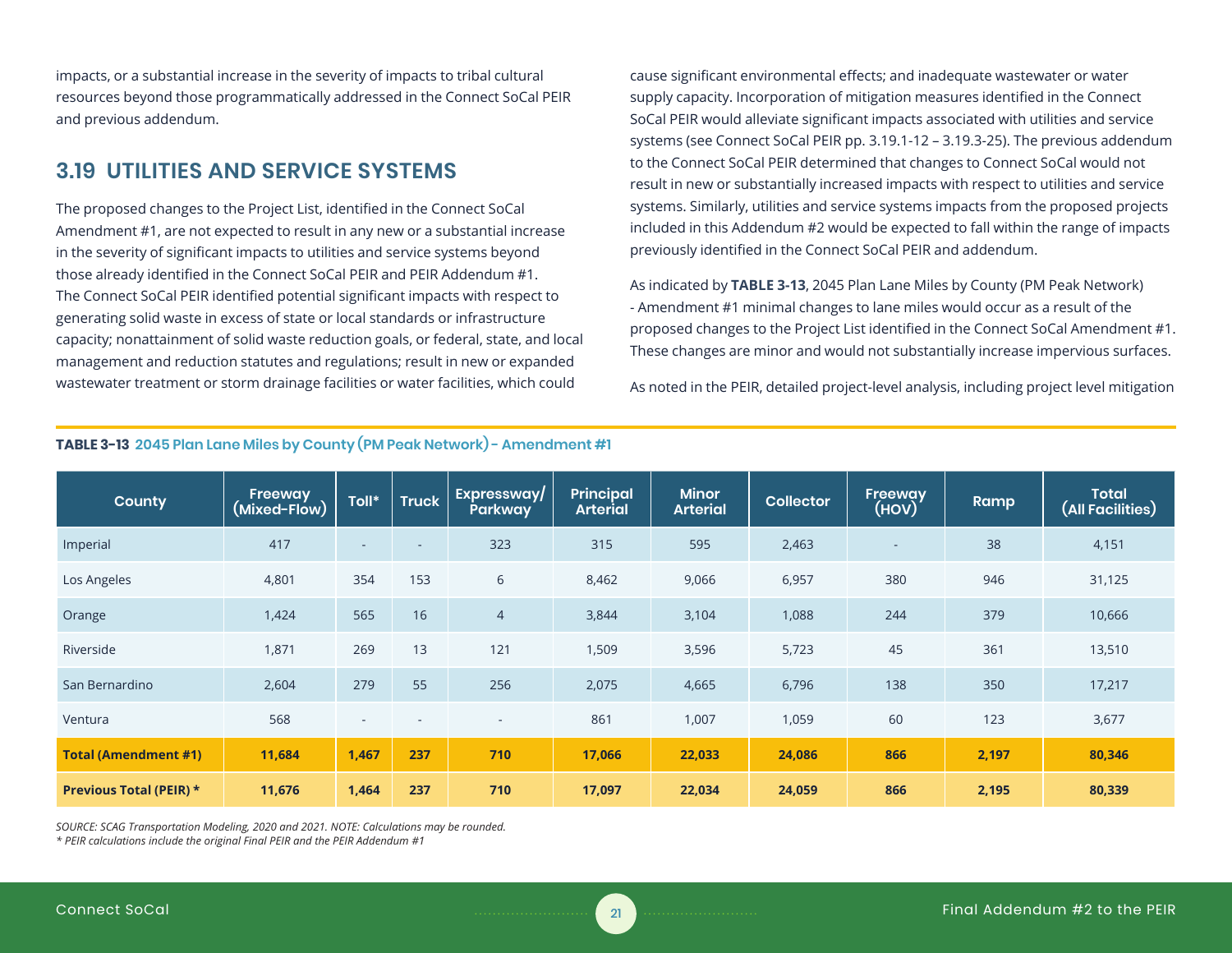measures, will be conducted by the implementing agency of each project.

The analysis in the certified Connect SoCal PEIR Utilities and Service Systems Section and previous addendum, adequately addresses the range of utility impacts that could result from Connect SoCal Amendment #1 at the program level. Thus, incorporation of the proposed changes to the Project List, contained in the Connect SoCal Amendment #1, would not result in any new significant impacts to utilities and service systems, or a substantial increase in the severity of impacts to utilities and service systems beyond those programmatically addressed in the Connect SoCal PEIR and previous addendum.

# **3.20 WILDFIRE**

The proposed changes to the Project List, identified in the Connect SoCal Amendment #1, are not expected to result in any new or a substantial increase in the severity of significant impacts to wildfire beyond those already identified in the Connect SoCal PEIR and PEIR Addendum #1. The Connect SoCal PEIR identified potential significant impacts with respect to pollutant concentrations or the uncontrolled spread of a wildfire or a significant risk of loss, injury or death; the installation or maintenance of associated infrastructure that may exacerbate fire risks or impact the environment; and significant risks, including downslope or downstream flooding or landslides, as a result of runoff, post-fire slope stability, or drainage changes. Incorporation of mitigation measures identified in the Connect SoCal PEIR would alleviate significant impacts associated with wildfire (see Connect SoCal PEIR pp. 3.20-24 – 3.20-32). The previous addendum to the Connect SoCal PEIR determined that changes to Connect SoCal would not result in new or substantially increased impacts with respect to wildfire. Similarly, wildfire impacts from the proposed projects included in this Addendum #2 would be expected to fall within the range of impacts previously identified in the Connect SoCal PEIR and addendum.

As noted in the PEIR, detailed project-level analysis, including project level mitigation measures, will be conducted by the implementing agency of each project.

The analysis in the certified Connect SoCal PEIR Wildfire Section and previous addendum, adequately addresses the range of wildfire impacts that could result from Connect SoCal Amendment #1 at the program level. Thus, incorporation of the

proposed changes to the Project List, contained in the Connect SoCal Amendment #1, would not result in any new significant impacts, or a substantial increase in the severity of impacts to wildfire beyond those programmatically addressed in the Connect SoCal PEIR and previous addendum.

# **3.21 CUMULATIVE IMPACTS**

The proposed changes to the Project List identified in the Connect SoCal Amendment #1 would not significantly change the scope of the discussion presented in the Cumulative Impacts Chapter of the Connect SoCal PEIR, which includes an assessment of programmatic level unavoidable cumulative impacts (see Connect SoCal PEIR pp. 3.21-1 – 3.21-14). Cumulative impacts from inclusion of the proposed changes to the Project List identified in the Connect SoCal Amendment #1 are reasonably covered by the cumulatively impacts previously discussed in the certified Connect SoCal PEIR.

At the programmatic level, any region-wide cumulative impacts from the proposed projects (as revised by the Connect SoCal Amendment #1) are expected to be approximately equivalent to those previously disclosed in the Connect SoCal PEIR. Overall, the proposed changes to the Project List presented in the Connect SoCal Amendment #1 are within the scope of the broad, programmatic-level regionwide impacts identified and disclosed in the Connect SoCal PEIR and previous PEIR Addendum #1. Thus, the Connect SoCal Amendment #1 would not be expected to result in any new cumulative impacts that have not been analyzed in the previous Connect SoCal PEIR and addendum, or cumulative impacts that are considerably different from or inconsistent with those already analyzed in the previous Connect SoCal PEIR and previous addendum.

# **4.0 COMPARISON OF ALTERNATIVES**

The proposed changes to the Project List identified in the Connect SoCal Amendment #1 would not significantly change the comparison of alternatives in the Connect SoCal PEIR. Potential impacts from the proposed changes to the Project List are anticipated to be within the scope of the programmatic-level comparison among the alternatives already considered in the Connect SoCal PEIR: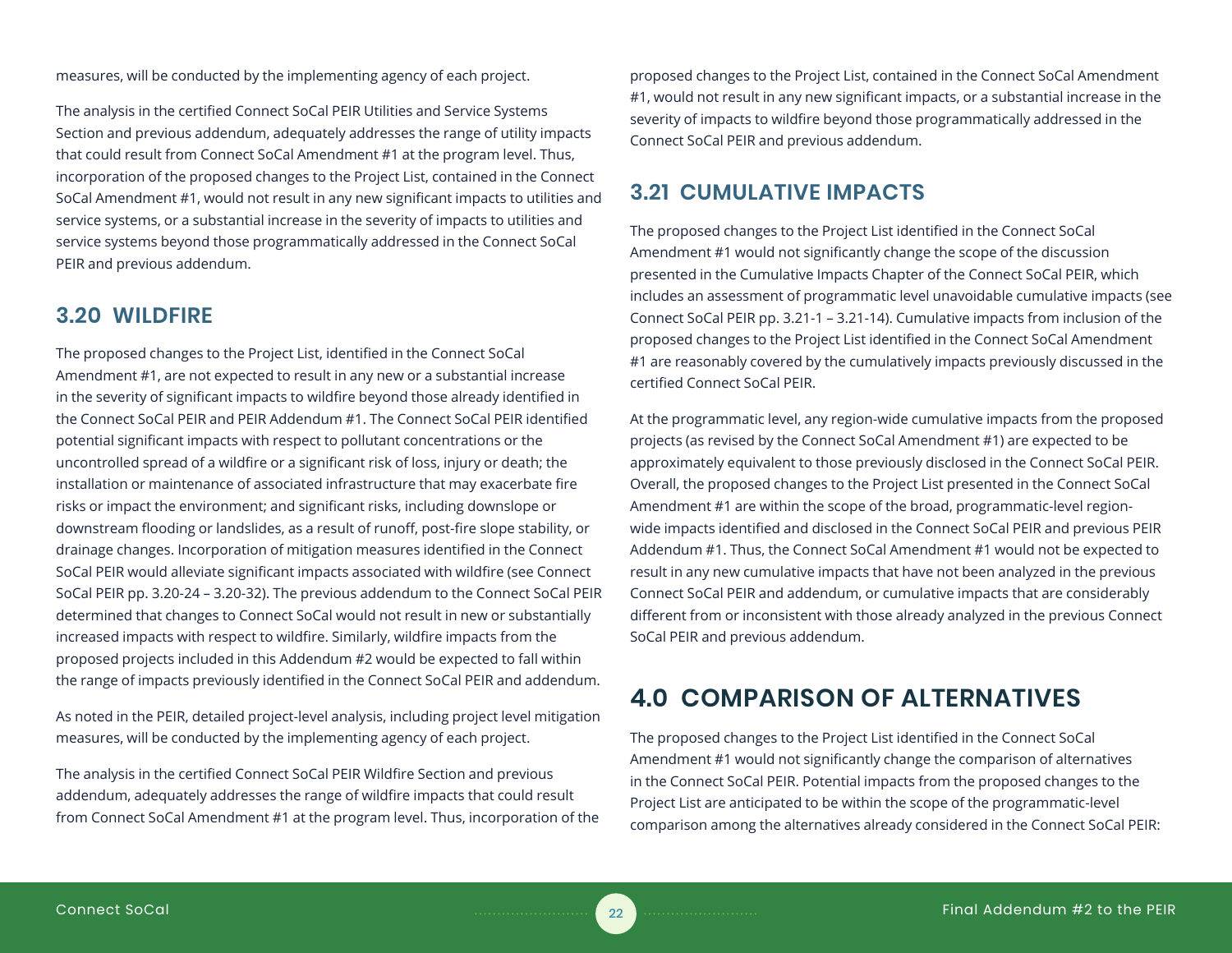1) No Project Alternative; 2) Existing Plans-Local Input Alternative; and 3) Intensified Land Use Alternative.

The Alternatives Chapter of the previously certified Connect SoCal PEIR adequately address the range of alternatives to the proposed projects at the programmatic level. As referenced in the previous addendum, no changes to the alternatives occurred as a result of PEIR Amendment #1. Incorporation of the proposed projects identified in the Connect SoCal Amendment #1 would not require comparison of any new alternatives or alternatives which are considerably different from or inconsistent with those already analyzed in the Connect SoCal PEIR. Therefore, no further comparison is required at the programmatic level.

# **5.0 OTHER CEQA CONSIDERATIONS**

The proposed changes to the Project List identified in the Connect SoCal Amendment #1 would not significantly change the scope of the discussion presented in the Other CEQA Considerations Chapter of the Connect SoCal PEIR, which includes an assessment of growth inducing impacts, programmatic level unavoidable impacts, and irreversible impacts (see Connect SoCal PEIR pp. 5.0- 1 – 5.0-12). Unavoidable and irreversible impacts from inclusion of the proposed changes to the Project List identified in the Connect SoCal Amendment #1 are reasonably covered by the unavoidable and irreversible impacts previously discussed in the certified Connect SoCal PEIR.

At the programmatic level, any region-wide growth inducing impacts from the proposed projects (as revised by the Connect SoCal Amendment #1) are expected to be approximately equivalent to those previously disclosed in the Connect SoCal PEIR. Overall, the proposed changes to the Project List presented in the Connect SoCal Amendment #1 are within the scope of the broad, programmatic-level regionwide impacts identified and disclosed in the Connect SoCal PEIR and previous PEIR Addendum #1. Thus, the Connect SoCal Amendment #1 would not be expected to result in any new CEQA impacts that have not been analyzed in the previous Connect SoCal PEIR and addendum, or any long-term impacts that are considerably different from or inconsistent with those already analyzed in the previous Connect SoCal PEIR and previous addendum.

# **6.0 FINDINGS**

After completing a programmatic environmental assessment of the proposed changes described herein to the Project List and when compared to the previously certified Connect SoCal PEIR and PEIR Addendum #1, SCAG finds that the proposed changes identified in the Connect SoCal Amendment #1 would not result in either new significant environmental effects or a substantial increase in the severity of any previously identified significant effect. The proposed changes are not substantial changes on a regional level as those have already been adequately and appropriately analyzed in the Connect SoCal PEIR and previous addendum. The proposed changes to the Project List do not require revisions to the programmatic, region-wide analysis presented in the previously certified Connect SoCal PEIR and addendum.

Further, SCAG finds that the proposed changes to the Project List identified in the Connect SoCal Amendment #1 does not require any new mitigation measures or alternatives previously unidentified in the Connect SoCal PEIR, or significantly affect mitigation measures or alternatives already disclosed in the Connect SoCal PEIR. As such, SCAG has assessed the proposed changes to the Project List included in Connect SoCal Amendment #1 at the programmatic level and finds that inclusion of the proposed changes would be within the range of, and consistent with the findings of impacts analysis, mitigation measures, and alternatives contained in the Connect SoCal PEIR, as well as the Findings of Fact and Statement of Overriding Considerations made in connection with the Connect SoCal. Therefore, a Subsequent or Supplemental EIR is not required, and SCAG concludes that this Addendum to the previously certified Connect SoCal PEIR fulfills the requirements of CEQA.